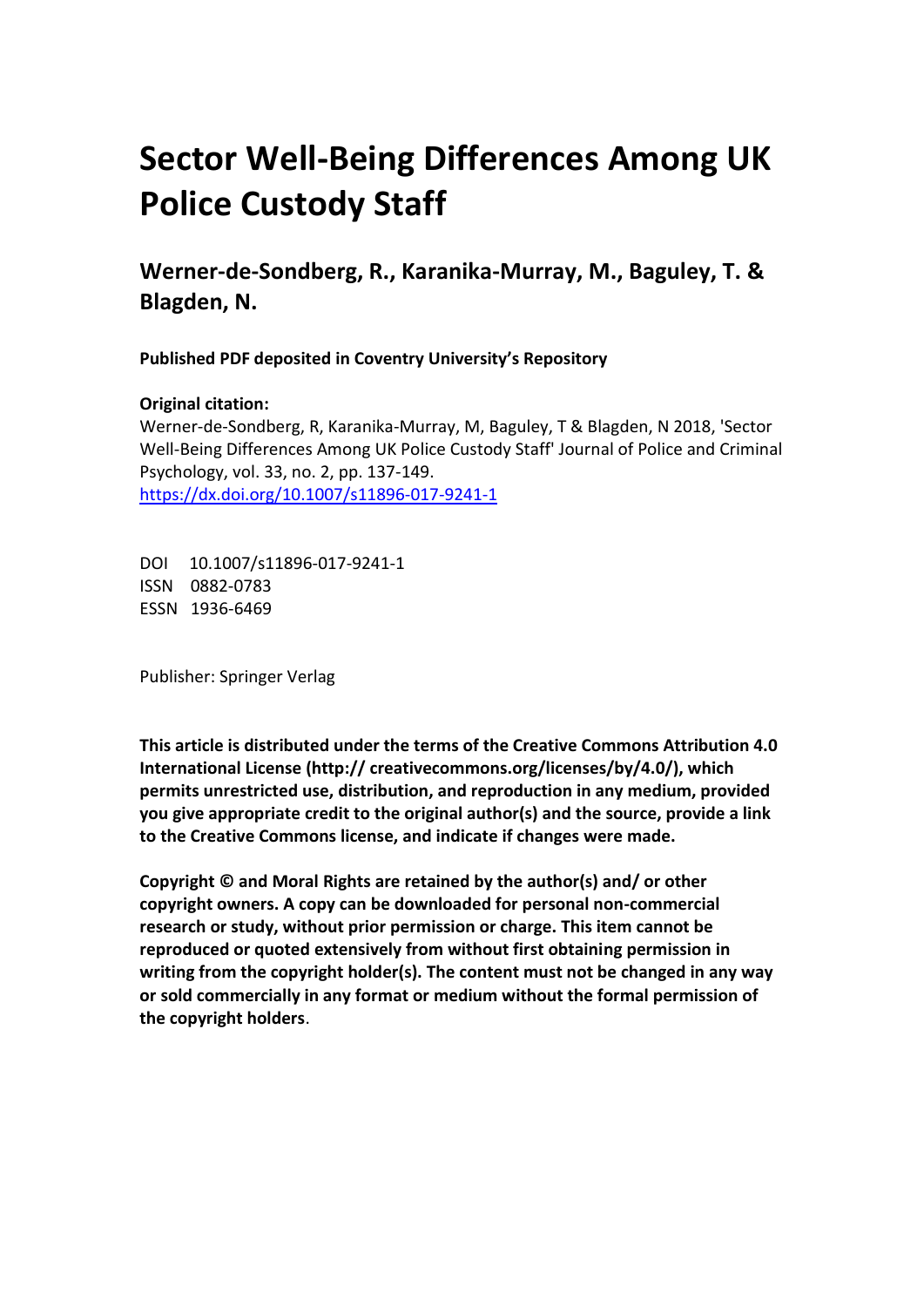

## Sector Well-Being Differences Among UK Police Custody Staff

C. Robert M. Werner-de-Sondberg<sup>1</sup>  $\bullet$  Maria Karanika-Murray<sup>1</sup> • Thomas Baguley<sup>1</sup> • Nicholas Blagden $<sup>1</sup>$ </sup>

Published online: 19 July 2017  $\circ$  The Author(s) 2017. This article is an open access publication

Abstract The research explores a new model of staff wellbeing across UK police custodial services (public and private). These services are unique for the fact that police sergeant custody officers are supported by detention officers who can be publicly or privately contracted, with the latter providing a heterogeneous mix never previously researched. The model informs a survey approach conducted across four English police forces. Drawing on a diverse literature which compares health and criminal justice professions, this study explores the possibility that private sector detention officers will report lower levels of emotional exhaustion and workplace stress and higher levels of personal accomplishment than their public sector counterparts. Multilevel analyses, supplemented by ANOVA and t tests, detected statistically significant differences for private sector detention officers regarding higher levels of emotional exhaustion and lower levels of personal accomplishment and workplace stress (with the stress result the only one in the predicted direction). However, results should be interpreted as sample specific linked to privately contracted detention officer disquiet with their then employer (since replaced). That said, the results provide a good exploration of the model's utility together with important lessons for model and survey development in the future.

The affiliation for where the research was conducted is Birmingham City University, UK.

 $\boxtimes$  C. Robert M. Werner-de-Sondberg [wernerdesondberg@btinternet.com](mailto:wernerdesondberg@btinternet.com) Keywords Criminal justice (police custody and prison corrections) . Employee well-being . Public and private sectors . Organizational culture and climate . Multilevel analysis

#### Introduction

Health and criminal justice professions are viewed as analogous in terms of occupational threats to staff well-being (Arnold [2016](#page-12-0)), yet literature regarding the impact of sector working (public and private) is far from analogous, appearing to favor the private sector for health while equivocating over criminal justice. For health, examples saw greater levels of private sector support, attitudes, and use of evidence-based practice implemented by mental health service providers in the USA (Aarons et al. [2009\)](#page-11-0). Similarly, Heponiemi et al. [\(2010](#page-12-0)) reported a comparison of Finnish physicians which saw not only greater levels of positive private sector job attitudes and well-being but also organizational justice and job control than in the public sector. For criminal justice, and especially prison/correctional services, no one sector dominates. For example, in Liebling et al. [\(2015\)](#page-12-0), while the wholesale transition of HMP Birmingham (in the UK), from the public to private sector in 2011, produced statistically significant improvements in staff quality of life scores for the period 2012 to 2013 (following initial turbulence; exceeding levels for 2011), this was attributed to a combination of sector strengths: public, in terms of experience and a traditionalprofessional approach to the use of authority; private, in terms of more efficient staff deployment, a clearer vision, and innovative and capable management. Other research has been more equivocal. For example, Crewe et al. [\(2014\)](#page-12-0) draws attention to staff "weight" in terms of the use of authority and power and whether they were heavy or light, absent or present.

<sup>1</sup> Psychology Department, Nottingham Trent University, Burton Street, Nottingham, England NG1 4BU, UK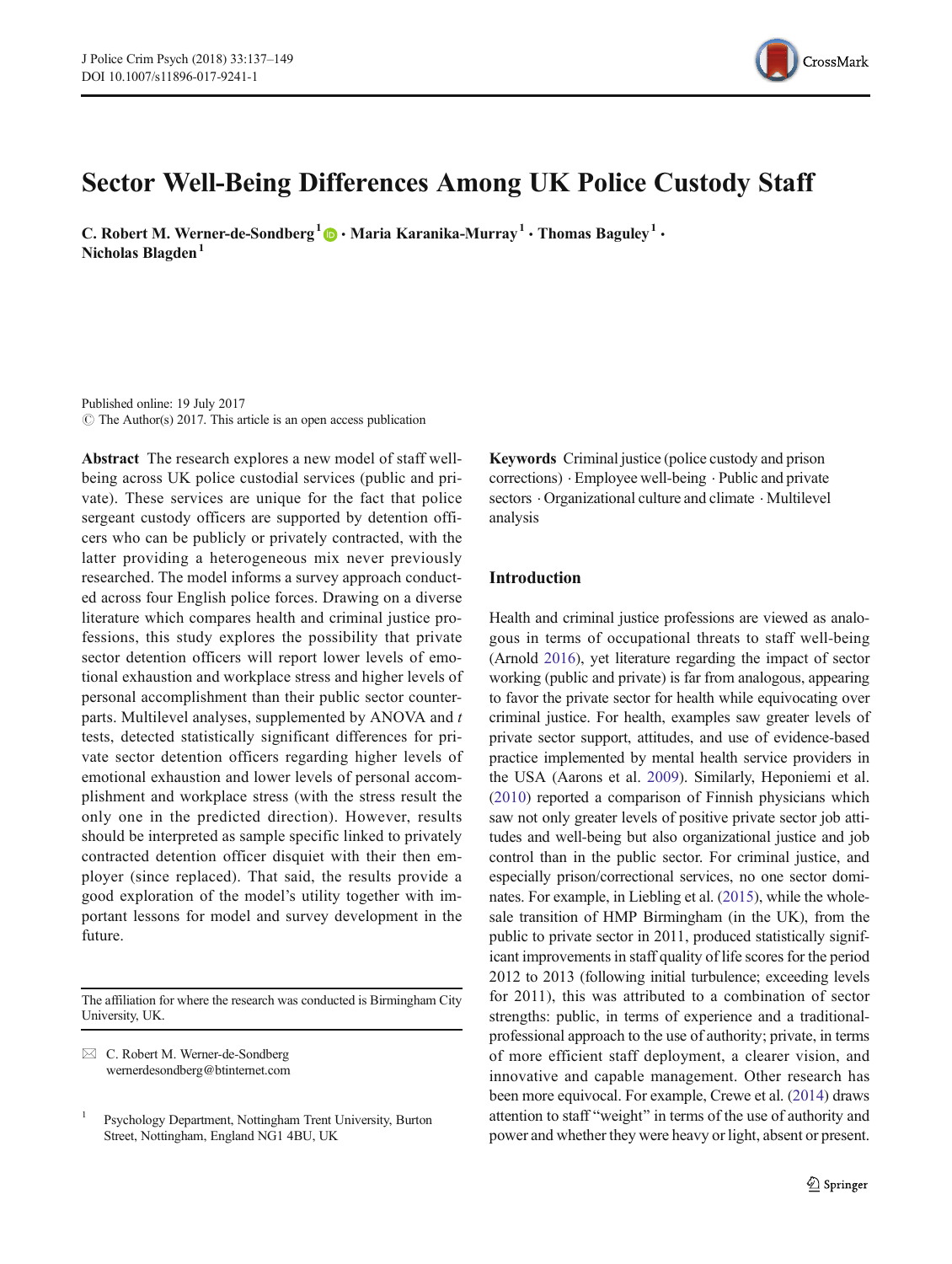Results across seven UK prisons (two public and five private) suggest that the public sector tends towards "heavy–present" and the private sector "light–absent," both of which exhibit strengths and weaknesses capable of influencing both staff and prisoner well-being (cf. Hulley et al. [2011](#page-12-0) regarding differential implications for respect in prisons, where a less positive picture emerged for some prisons in the private sector, while a more mixed picture of strengths and weaknesses emerged for the public sector).

Within UK prison/correctional services, it is worth pointing out that regimes are entirely public or private, including privately led consortia that encompass the third sector (Bell [2013\)](#page-12-0). A UK criminal justice variant is police custodial services where regimes are either entirely public or a mix of public (police) and private (detention officers) sharing the same workplace. In England and Wales, for example, police custody suites are run by police sergeant custody officers (legislatively responsible under the Police and Criminal Evidence Act, 1984), and are assisted in their role by civilian detention officers<sup>1</sup> whose contracts can be public or private. The impact of such a heterogeneous mix has never previously been researched, despite the fact that where detention officers are privately contracted, there is the possibility that sector differences in terms of organizational culture and climate could impact staff well-being differently (in ways not dissimilar to prison/correctional services). Unfortunately, the absence of research makes it impossible to know if such comparisons are legitimate; although, it is likely that the same concerns about "privatization and the pressures of financial imperatives" are shared by both services (Bell [2013](#page-12-0); cf. Genders [2003](#page-12-0); Genders and Player [2007](#page-12-0)). For example, the kinds of sector differences observed at HMP Birmingham are common across English and Welsh prison/correctional services concerning dimensions of culture, confidence in the use of authority, knowledge/experience, and the delivery of safe/reliable regimes (Liebling et al. [2010\)](#page-12-0). Where such factors negatively impact prison staff well-being, there is concern this could undermine staff–prisoner relations (Liebling [2011\)](#page-12-0), with the same also true for police custody. Police and prison/correctional services have also encountered considerable organizational change and the impact of public sector austerity cuts in recent years, both of which have had the potential to affect staff morale.

#### Culture and Climate Links to Police Custody Staff Well-Being

Of concern is the difficulty police custody poses as a workplace, with the treatment of prisoners a natural source of public and media attention (e.g., Sgt. Andrews, Wiltshire Police in Macfarlane [2010\)](#page-12-0)—especially involving deaths in police custody (Davies [2010\)](#page-12-0)—and where, consequently, every action by staff and prisoners is constantly recorded audibly and visually. While this makes custody staff well-being an important area of research, there is the problem of measuring organizational culture and climate from an integrated perspective (cf. Ehrhart et al. [2014](#page-12-0)). This integration is important for the fact culture and climate represent the why and what of organiza-tional behavior (Askanasy and Härtel [2014](#page-12-0)): the "why" in terms of the deep-seated history of the organization, as reflected in its policies, practices, and procedures; the "what" in terms of the meaning employees attribute to these events, policies, practices and procedures and the behaviors they see rewarded, supported and expected. In the language of cause and effect, culture is therefore seen as the cause and climate the effect (Askanasy and Härtel [2014\)](#page-12-0), a distinction made explicit in Glisson and James ([2002](#page-12-0)), where cross-level analyses risked confound if measured one without the other.

Ehrhart et al. [\(2014\)](#page-12-0) cites three modeled examples of culture and climate integration, with two (Schneider et al. [2011a,](#page-13-0) [b](#page-13-0), and Ostroff et al. [2012](#page-12-0)) providing links to employee wellbeing. The third model is that of Zohar and Hofmann [\(2012](#page-13-0)) whose more traditional integration has top–down (deep-layered/espoused) culture contrasting bottom–up (enacted) strategic climate. A final, unpublished example, based its structure on the theory of planned behavior (TPB; Ajzen [1991\)](#page-12-0) and for this reason shares parsimony with the "climcult" model of Schneider et al. ([2011b\)](#page-13-0) (Werner-de-Sondberg, [2008](#page-13-0)). However, this last model was focused on the behavioral outcome of effective communication. The challenge now is to see if it can be applied to well-being.

Until now, research, which integrates organization culture and climate on the topic of policing and prison/correctional services, has been absent from US and UK literature. Culture research dominates, linking poor well-being to traditional, authoritarian elements of occupational and organizational environments, cynicism and emotional detachment, with what might be considered references to climate (i.e., personal efficacy, lack of meaning, purpose, and identity), rarely distinguished as such (Terrill et al. [2003;](#page-13-0) cf. Arnold [2016](#page-12-0); Arnold et al. [2007](#page-12-0)). While the USA and UK do provide examples of well-being climate research, for prison/correctional services, it is couched in terms of health and safety "risk" (Bevan et al.  $2010$ ) and "impact" (Bierie [2012](#page-12-0)), and for police custody, "hazard exposure" (Houdmont [2013](#page-12-0)) and "stress" (Houdmont [2014](#page-12-0)) rather than climate per se.

In England and Wales, evidence that working in police custody can adversely affect well-being comes mainly from two sources: UNISON [\(2010\)](#page-13-0), who reported results of a 2008 study of police staff which found that detention officers experienced higher levels of stress, more staff shortages and lower levels of workplace safety than other staff roles in the police service and were less likely to recommend their job to others, and Houdmont [\(2014\)](#page-12-0), whose longitudinal profiling of custody officers' health similarly found heightened levels of officer

 $1$  Second-tier "restricted powers" custody officer assistants also exist, but are virtually unknown at this time.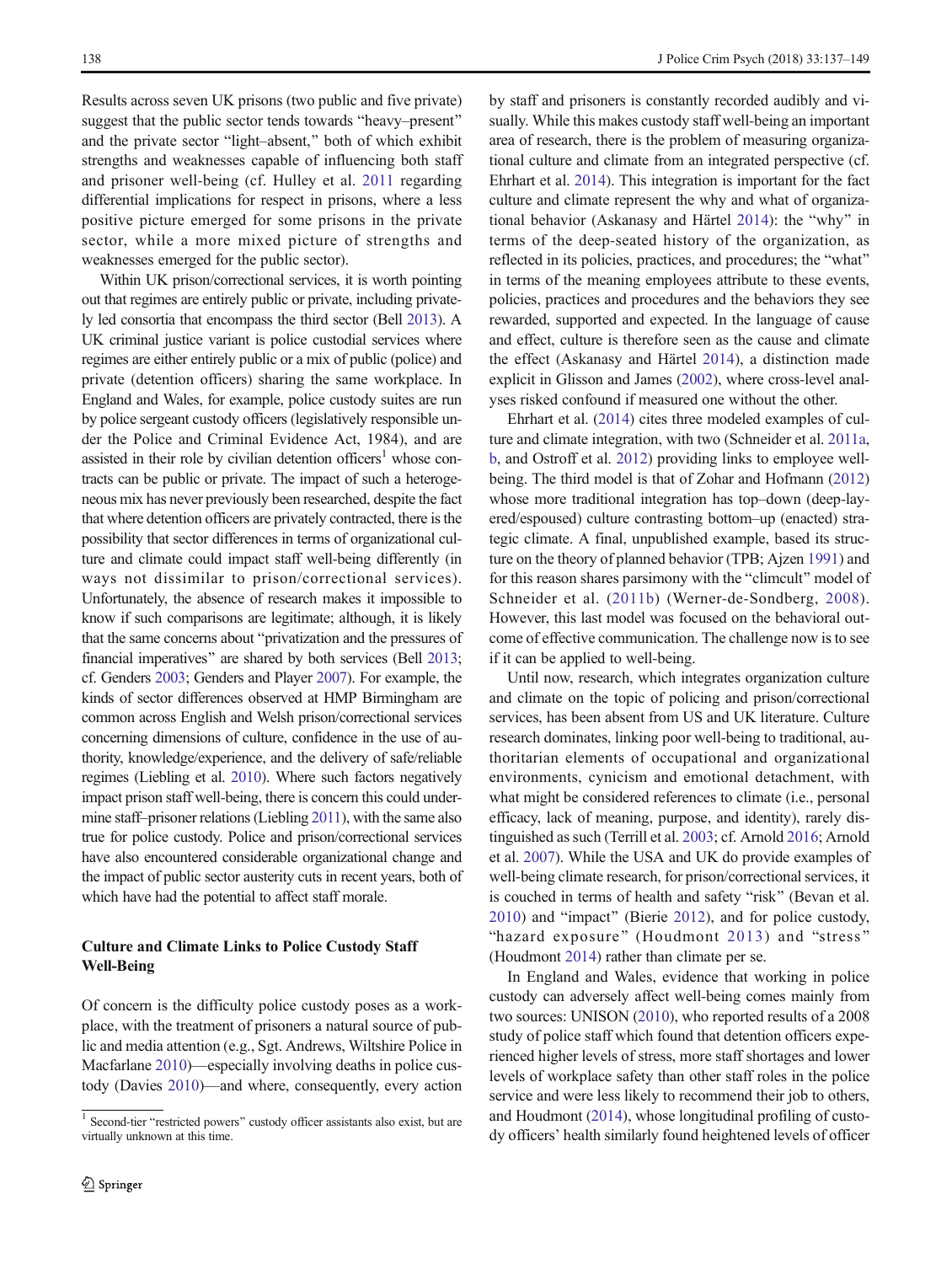burnout (emotional exhaustion), psychological distress (depression/anxiety), and intention to leave.

These outcomes, though reflective of poor well-being, sit broadly with the mental health definition of well-being used by the World Health Organization (WHO [2011](#page-13-0)). This sees every individual realizing their potential, coping with the normal stresses of life, working productively and fruitfully, and able to make a contribution to their local community. This is an approach which essentially conceives well-being as a behavioral and/or psychosocial goal attainment of which depends on factors such as low stress, low emotional exhaustion, and personal accomplishment.

#### Conceptualizing Organizational Climate and Culture Integration

While organizational culture and climate can be viewed as the why and what of organizational behavior, with shared culture (value and norm-based), the driver for climate in the way employees collectively attribute meaning (control) to what is rewarded, supported, and expected, this level of agreement does not yet extend to climate (cf. James and James [1989](#page-12-0); Ehrhart et al. [2014\)](#page-12-0). This debate is far from trivial because individual psychological climate, even when aggregated as organizational climate, is always viewed as the property of the individual traditionally used to measure affective outcomes, whereas shared-level organizational climate is regarded as the property of the organization traditionally used to measure organizational level outcomes. Culture, on the other hand, is more consistently viewed as patterns of shared basic assumptions promoted as templates for employee conduct and behavior (external and internal; e.g., Schein [2010\)](#page-13-0). This sees the two constructs as not only inter-related but also distinctly different (Askanasy and Härtel [2014\)](#page-12-0), thus providing the clear message that to thoroughly understand custody staff well-being (public and private), organizational culture and climate must be fully integrated.

This integration of organization culture and climate found a home in Werner-de-Sondberg [\(2008\)](#page-13-0). This was important for the fact that it provided two sub-components of organizational culture (behavioral and normative) and a third of organizational climate (control) (all indirect and direct), $\lambda^2$  able to be applied using a survey. The approach applies the proposition that positive attitudes and norms (culture) promote positive control (climate) and, therefore, the greater likelihood that well-being will be achieved (Askanasy and Härtel [2014](#page-12-0)). To this end, indirect beliefs inform the rest of the model by first passing through each of their direct counterparts of attitudes to wellbeing, subjective well-being norms, and perceived well-being control (PWC). This then allows them to inform behavioral

and/or psychosocial goal intentions and finally well-being goal outcomes themselves. That said, PWC is also able to predict the outcomes directly, but only to the extent that it provides a proxy for actual well-being control (theorized to be stronger at times when intention is only a weak predictor of outcome, represented as a dashed line in Fig. [1\)](#page-4-0).

This study is original for the fact that it explores a new model of organizational culture and climate integration focused on police custody: (1) staff well-being and (2) sector differences (public and private), both much neglected areas of research. They address the single research question of exploring how and why factors that promote or undermine police custody staff well-being might also explain differences within and between their public and private sector roles.

Given the study's focus on affective outcomes (emotional exhaustion, personal accomplishment, workplace stress), the individual rather than shared-level was used to measure organizational climate (i.e., aggregated psychological climate). Given the absence of compatible research, the intention is to pursue an exploratory study aimed at hypothesis generation focused on sector differences, where the balance of literature suggests the following:

- 1a: Privately contracted detention officers will report lower levels of emotional exhaustion than publicly contracted detention officers.
- 1b: Privately contracted detention officers will report higher levels of personal accomplishment and low workplace stress than publicly contracted detention officers.
- 2a: Privately contracted detention officers will report lower levels of emotional exhaustion than police sergeant custody officers.
- 2b: Privately contracted detention officers will report higher levels of personal accomplishment and low workplace stress than police sergeant custody officers.

#### Method

#### Participants and Procedure

In order to explore the study aims, a paper survey was developed and distributed to all police sergeant custody officers (251) and detention officers (272) located across 23 custody units in four English police forces in 2013 (i.e., one where detention officers are publicly contracted; two where detention officers share the same private contractor; and one where the detention officer contractor declined to take part). Eightyone completed surveys were returned (a response rate of 15.5%; with the potential for competing survey fatigue warned at the outset). These responses included police sergeant custody officers (39), detention officers (public  $= 27$ ;

 $2$  Necessary for the fact they make different assumptions about the capacity of individuals to access and report them (Francis et al. [2004](#page-12-0)).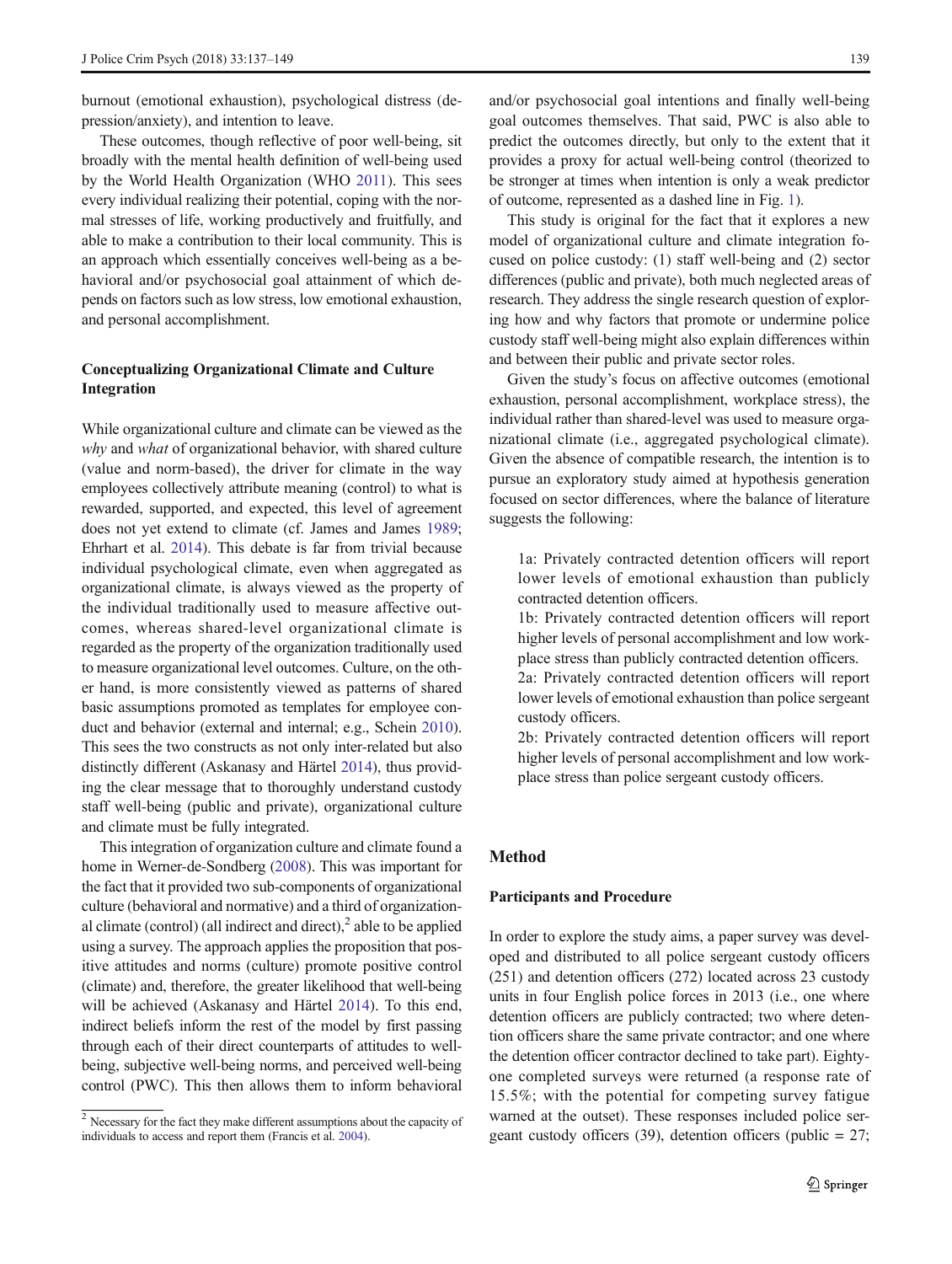<span id="page-4-0"></span>



private = 15). Custody officer  $M_{\text{age}}$  (42.4 years) was similar to that of public sector detention officers (41.6 years), although both were much older than private sector detention officers (29.0 years).  $M_{\text{tenure}}$  in custody for detention officers (public = 11.1 years) was longer than for detention officers (private) or custody officers (both 3.7 years). The public sector, e.g., custody officers (82.1%) and detention officers (pub $lic = 63.0\%$  tends to be male dominated relative to private sector detention officers (private = 53.3%). Most staff were on full-time contracts, with some part-time contracts for custody officers  $(2.6\%)$  and detention officers (public = 14.8%; private  $= 0\%$ ). The right to withdraw, confidentiality of the data, and anonymity of responses were explained to participants at the start of the survey.

#### **Measures**

No case was removed due to standard data cleaning, and both methodological and statistical assumptions regarding the twolevel, nested nature, and multivariate normality/independence of the data were confirmed. For parsimony, all model predictors were bi-directionally worded and scored ranging −2 to +2. Summed once items had been deleted to maximize alpha reliability, aggregation was justified using intra-class correlation coefficients which allow for weak ICC1s (also providing an effect size and measure of total variance explained by group membership) and strong ICC2s. Demographics were role (detention officer  $= 0$ , custody officer  $= 1$ ), sector (private = 0, public = 1), contract (part-time = 0, full-time = 1), age (numeric), gender (female  $= 0$ , male  $= 1$ ), tenure in custody (numeric), and shift when survey completed (days  $= 0$ , earlies = 1, lates = 2, nights = 3, other = 4). The small sample and exploratory nature of the study also saw some alphas reduced from  $p < .05$  to  $p < .10$ . These were anticipated to

provide good levels of power in respect of one-way betweengroups ANOVAs (provided effect sizes were large) and independent samples t-tests (provided effect sizes were medium to large), as follows.<sup>3</sup> With N ranging sector-role to account for group differences, for ANOVA ( $\alpha$  = 0.05), these were as follows:  $N = 60-70$  for 70% power, and  $N = 76-80$  for 80% power; for ANOVA ( $\alpha$  = 0.10),  $N = 48-55$  for 70% power,  $N = 60-65$  for 80% power, and  $N = 80-85$  for 90% power. With  $N$  ranging large–medium size effects, for  $t$  test  $(\alpha = 0.05)$ , these were as follows:  $N = 32-78$  for 70% power,  $N = 42 - 102$  for 80% power, and 56–104 for 90% power; for t test ( $\alpha$  = 0.10),  $N = 11-27$  for 70% power,  $N = 30-74$  for 80%, and  $N = 42 - 106$  for 90% power.

#### Well-Being Belief Culture

We used 14 custody officer competencies (Home Office [2003](#page-12-0)) regarding respect for race and diversity ( $\alpha = 0.75$ , 95% CI [0.7, 0.8]); effective communication ( $\alpha = 0.72$ , 95% CI [0.6, 0.8]); problem solving ( $\alpha = 0.71$ , 95% CI [0.6, 0.8]); personal responsibility ( $\alpha = 0.77$ , 95% CI [0.7, 0.8]); and resilience  $(\alpha = 0.83, 95\% \text{ CI} [0.7, 0.9])$ , with two (i.e., community and customer focus [ $\alpha$  = 0.51] and planning and organizing  $[\alpha = 0.59]$ ) removed due to their low alphas. Although expected to be less familiar to detention officers, they provided an opportunity for both to be assessed using the same scales. For example, "Team members understand other people's views and take them into account, helping them achieve well-being in their daily working life" (anchored "disagree" to "agree").These produced an alpha reliability of 0.92, 95%

 $3$  All power analyses used G\*Power (Faul et al., [2007\)](#page-12-0), with effect sizes based on Cohen's ([1988](#page-12-0)) f and d tests as incorporated into online calculators found at [www.psychometrica.de/effect\\_size.html](http://www.psychometrica.de/effect_size.html)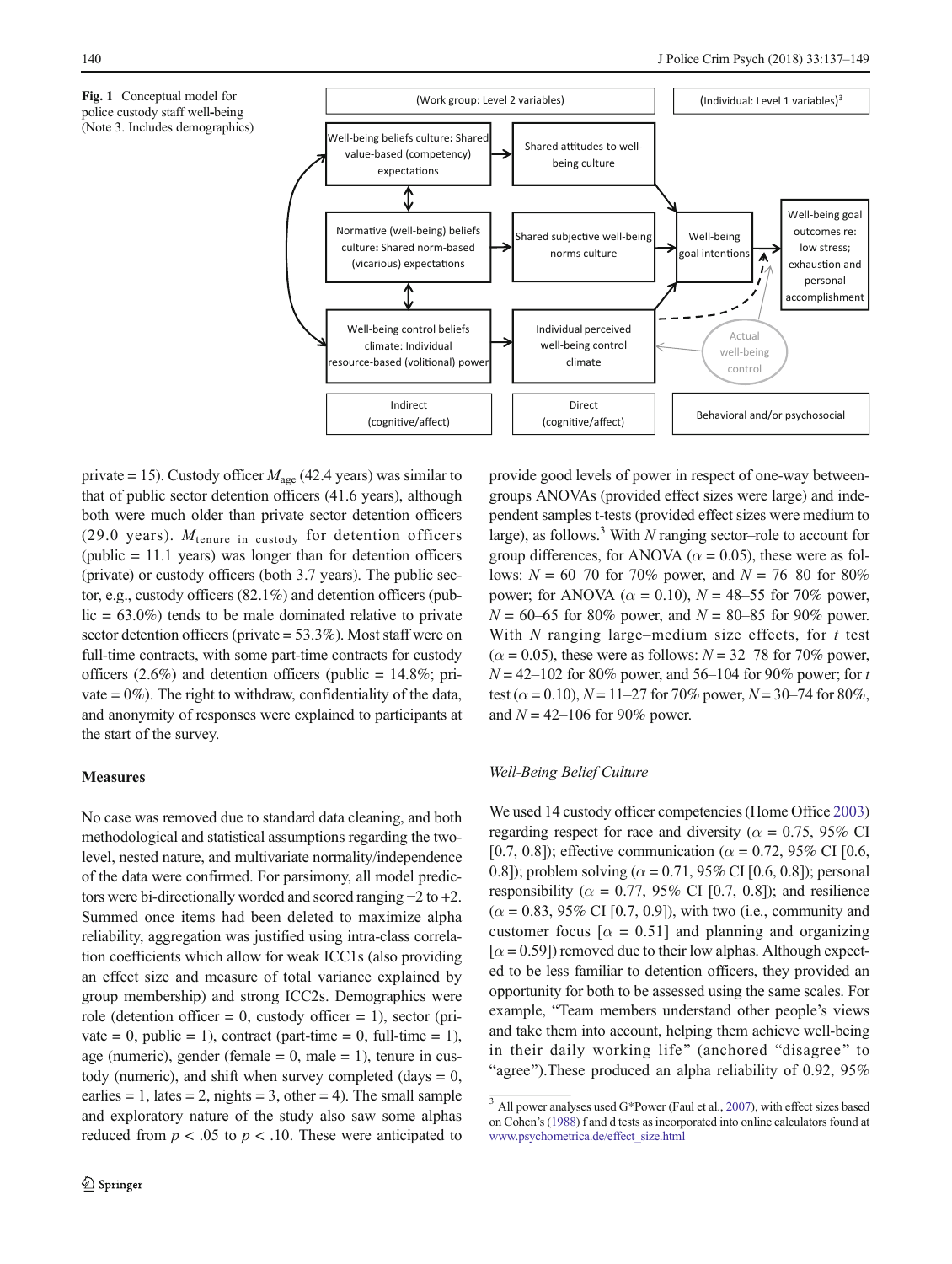CI [0.9, 0.9] (ICC2 .91 95% CI [0.9, 0.9] and ICC1 0.43 95% CI [0.4, 0.5]) (a large effect heavily influenced by team membership, accounting for 43% variance).

#### Normative (Well-Being) Belief Culture

We used eight items informed by both the Organizational Culture Inventory (people focused; Balthazard et al. [2006\)](#page-12-0) and a priori (Werner-de-Sondberg, [2008](#page-13-0)) influences, e.g., "Team members believe the approval of others [and of] linemanager(s) [will] actively help them to achieve well-being in their daily working life" (both anchored disagree to agree). These produced an alpha reliability of 0.71, 95% CI [0.6, 0.8] (ICC2 0.58, 95% CI [0.4, 0.7] and ICC1 0.15, 95% CI [0.1, 0.2]) (a medium to large effect moderately influenced by team membership, accounting for 15% variance).

#### Well-Being Control Belief Climate

We used five items informed by the short version of the Health and Safety Executive's (HSEs) Stress Management Standards Indicator Tool (Cousins et al. [2004](#page-12-0)) for the following: control; support (colleagues and managers); role; and change; e.g., BClarity about what my duties and responsibilities are (not assumed) makes achieving well-being in my daily working life" (each anchored "difficult" to "easier"). These produced an alpha reliability of 0.70, 95% CI [0.58, 0.79] (ICC2 0.68, 95% CI [0.6, 0.8] and ICC1 0.30, 95% CI [0.2, 0.4]) (a large effect strongly influenced by team membership, accounting for 30% variance).

#### Attitudes to Well-Being Culture

We used two items, e.g., "Team members would find achieving well-being in their daily working life" (experientially "satisfying" and of overall "worth/value"). These produced an alpha reliability of 0.81, 95% CI [0.7, 0.88] (ICC2 0.81, 95% CI [0.7, 0.9] and ICC1 0.68, 95% CI [0.5, 0.8] (a very large effect heavily influenced by team membership, accounting for 68% variance).

#### Subjective Well-Being Norm Culture

We used three items reflecting injunctive, descriptive and moral considerations (anchored disagree to agree), e.g., "Team members are urged to/see others/feel they should try to achieve well-being in their daily working life." These produced an alpha reliability of 0.54, 95% CI [0.33, 0.69] ICC2 0.42, 95% CI [0.2, 0.6] and ICC1 0.20, 95% CI [0.1, 0.3]) (a nearly large effect moderately influenced by team membership, accounting for 20% variance).

#### Perceived Well-Being Control Climate

We used two items reflecting the following: self-efficacy ("Achieving well-being in my daily working life will be" [anchored "very difficult" to "very easy"]) and capability ("I feel confident that I can achieve well-being in my daily working life" [anchored "false" to "true"]). These produced an alpha reliability of 0.81, 95% CI [0.7, 0.88] (ICC2 0.78, 95% CI [0.7, 0.9] and ICC1 0.64, 95% CI [0.5, 0.8]) (a very large effect heavily influenced by team membership, accounting for 64% variance).

#### Well-Being Intentions

We used two items, e.g., "I want/intend to achieve wellbeing in my daily working life" (anchored "hardly ever" to "every day"). These produced an alpha reliability of 0.69, 95% CI [0.52, 0.8] ICC2 0.58, 95% CI [0.4, 0.7] and ICC1 0.41, 95% CI [0.2, 0.6]) (a large effect heavily influenced by team membership, accounting for 41% variance).

#### Actual Well-Being Goal Outcomes

These were selected to support the WHO [\(2011](#page-13-0)) mental health definition of well-being, but saw only three of the survey's standardized outcomes and none of the bespoke items have an effect. Workplace stress used the annual HSE item, "In general I find my job?" (anchored "not at all stressful" to "extremely stressful"). Developed by Smith et al. ([2000\)](#page-13-0), it was reverse coded to better reflect low workplace stress. Of the 22-item Maslach Burnout Inventory (human services version; Maslach and Jackson, 1996 as cited in Houdmont [2013\)](#page-12-0), only two dimensions were used regarding emotional exhaustion (e.g., "I feel emotionally drained from my work") and *personal* achievement (e.g., "I feel very energetic"); all anchored "never" to "every day" using a 7-point unipolar scale. These produced alpha reliabilities for emotional exhaustion of 0.91, 95% CI [0.88, 0.94] (ICC2 0.85, 95% CI [0.8, 0.9] and ICC1 0.38, 95% CI [0.3, 0.5]) (a large effect strongly influenced by team membership, accounting for 38% variance), and for personal achievement, 0.74, 95% CI [0.64, 0.82] (ICC2 0.59, 95% CI [0.4, 0.7] and ICC1 0.15, 95% CI [0.1, 0.2]) (a medium effect moderately influenced by team membership, accounting for 15% variance). Unlike workplace stress, emotional exhaustion could not be reverse scored because of warnings in Demerouti et al. ([2010](#page-12-0)) that low scores on negatively worded exhaustion did not necessarily represent its polar opposite of energy.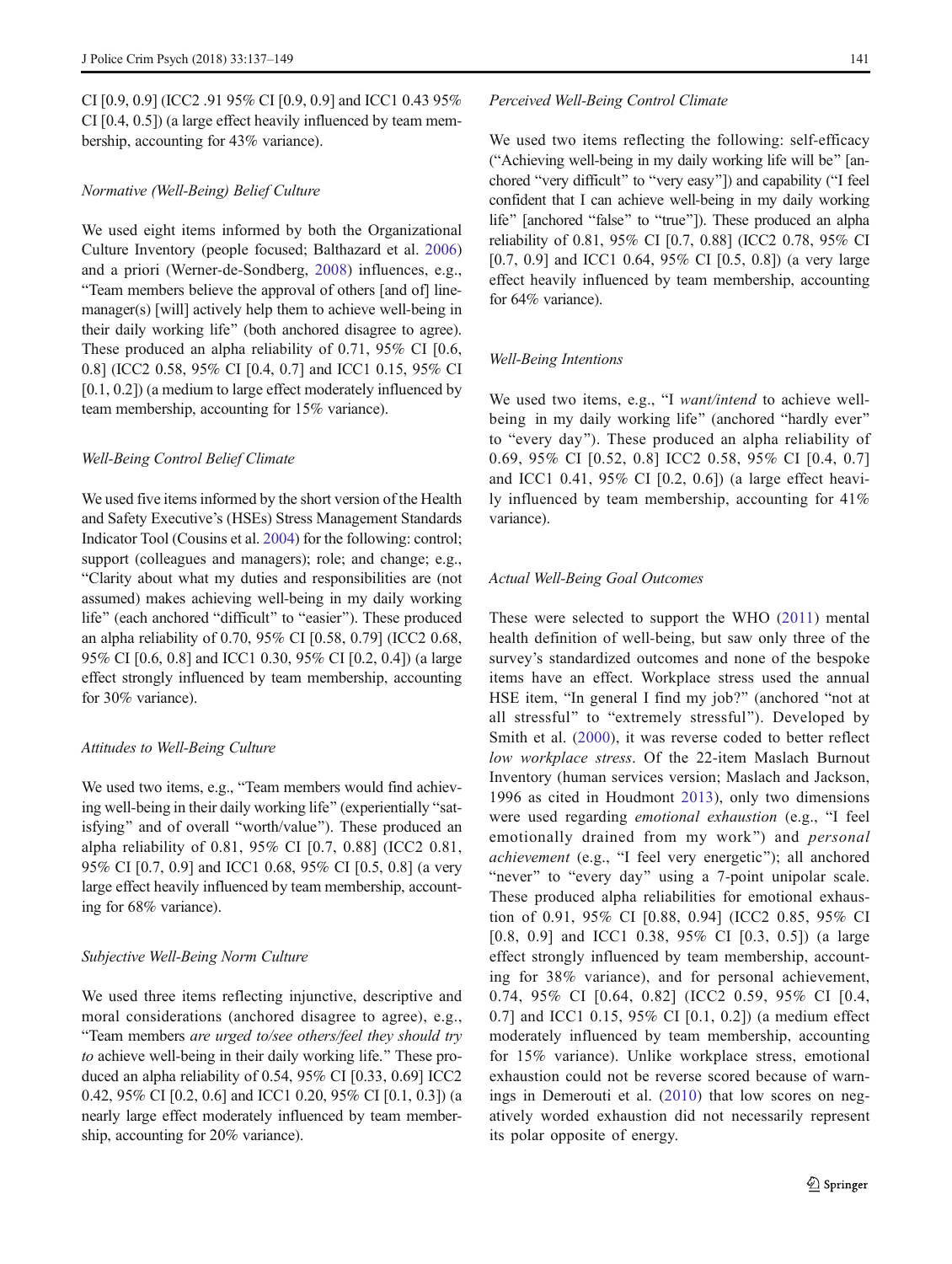|                           | $\overline{M}$ | <b>SD</b> |           |          | 3        | 4        | 5    | 6       | 7 |
|---------------------------|----------------|-----------|-----------|----------|----------|----------|------|---------|---|
| 1. Role                   | 0.48           | 0.50      |           |          |          |          |      |         |   |
| 2. Sector                 | 0.81           | 0.39      | $0.46**$  |          |          |          |      |         |   |
| 3. Contract               | 0.94           | 0.24      | 0.14      | $-0.12$  |          |          |      |         |   |
| 4. Age                    | 39.67          | 9.99      | $0.27*$   | 0.51     | 0.04     |          |      |         |   |
| 5. Gender                 | 0.70           | 0.46      | $0.25*$   | 0.18     | $0.40**$ | $0.33**$ |      |         |   |
| 6. Tenure in custody      | 5.93           | 5.04      | $-0.45**$ | 0.22     | $-0.10$  | $0.41**$ | 0.07 |         |   |
| 7. Shift survey completed | 2.73           | 1.34      | $-0.07$   | $0.39**$ | $-0.09$  | $0.25*$  | 0.12 | $0.28*$ |   |

<span id="page-6-0"></span>Table 1 Means, standard deviations, and correlations for study demographic variables (N = 81)

 $*_{p}$  < .05;  $*_{p}$  < .01, two-tailed

#### Results

Tables 1 and [2](#page-7-0) present the means  $(M)$ , standard deviations (SD), and zero-order correlations (r) for this study.

While cross-level analyses provide insights into the research question how and why factors that promote or undermine police custody staff well-being might also explain differences within and between their public and private sector roles, sample size saw only one statistically significant result for the public sector concerning personal accomplishment, and none at all for the private sector. These cross-level analyses were conducted using hierarchical linear modeling's random coefficient approach (R Core Team [2015](#page-12-0)). This regression-based approach uses three different models (Finch et al. [2014\)](#page-12-0). The first model (null; random intercept with and without slope) was absent of individual and shared-level fixed effects. The second and third (random intercept and slope for role and sector) added first the individual-level fixed effects of well-being intentions and covariate demographics, in order to control for work group differences, followed by the shared-level fixed effects for culture, and aggregated individual level fixed effects for climate.

For emotional exhaustion (Table [3](#page-8-0)), it was not until step 3, when all six shared-level culture and climate predictors entered the analysis that the strength of sector differences became apparent. This saw sector differences between custody units  $(B = 446.8)$  as the largest source of random variance, with less variance due to differences in the constant between custody units ( $B = 226.8$ ), role ( $B = 116.0$ ), and differences in individuals within custody units ( $B = 96.3$ ). The following shared-level predictors emerged as statistically significant, likely to undermine well-being: Positive well-being belief culture (indirect;  $B = 1.3$ , 95% CI [0.1, 2.5]); low well-being control belief climate (indirect;  $B = -2.09$ , 90% CI [-3.9,  $-0.2$ ]); low attitudes to well-being culture (direct;  $B = -11.5$ , 95% CI [−21.7, −1.3]); and low perceived well-being control (direct;  $B = -5.3$ , 95% CI [−10.3, −0.3]). Although some may see positive well-being belief culture a contradiction in terms of the other results, this is not the case if viewed as an example that sometimes "more is less" and where this one positive is rowing against a tide of negative well-being attitudes and control climate (indirect and direct; a metaphor for exhaustion if ever there was one).

Study aims 1a and 2a were explored using two one-way between-groups ANOVAs with 1000 (BCa) bootstrapped samples. While the first and second ANOVAs considered sector and role comparisons separately in terms of four and five groups, respectively, they essentially drew on the same data and so produced very similar statistically significant results (for sector  $F[3, 72] = 2.2$ ,  $p < .10$  (a medium to large size effect,  $f = 0.30$ ; for role  $F[4, 71] = 2.0, p < .10$  (a medium to large size effect,  $f = 0.3$ ). These saw planned comparisons reveal privately contracted detention officers in two police forces exhibited greater levels of emotional exhaustion  $(M = 29.4, SD = 10.2)$  than police sergeant custody officers across the same two forces  $(M = 22.3, SD = 10.1)$  (90% CI for sector [0.13, 14.0]; for role [0.34, 13.6]). This provided an exploration of the heterogeneous mix between privately contracted detention officers and police sergeant custody officers (2a), which, though statistically significant, were in the opposite direction to that expected. Differences between privately and publicly contracted detention officers (1a) were statistically non-significant.

For personal accomplishment (Table [4](#page-9-0)), the strength of sector differences became apparent at Step 1b, also providing an ICC1 which showed a very large proportion of variance (70%) was due to group membership. This saw sector differences between custody units ( $B = 148.3$ ) as the largest source of random variance, with less variance due to differences in the constant between custody units  $(B = 86.2)$ , individual differences within custody units  $(B = 36.7)$ , and role across custody units ( $B = 24.8$ ). In step 2, with individual-level demographic and predictor covariates entering the analysis, the largest source of random variance was differences in the constant between custody units  $(B = 46.8)$ , followed by individual differences within custody units  $(B = 37.4)$ . Less variance was explained by sector differences between custody units  $(B = 21.3)$ , with differences in role between stations having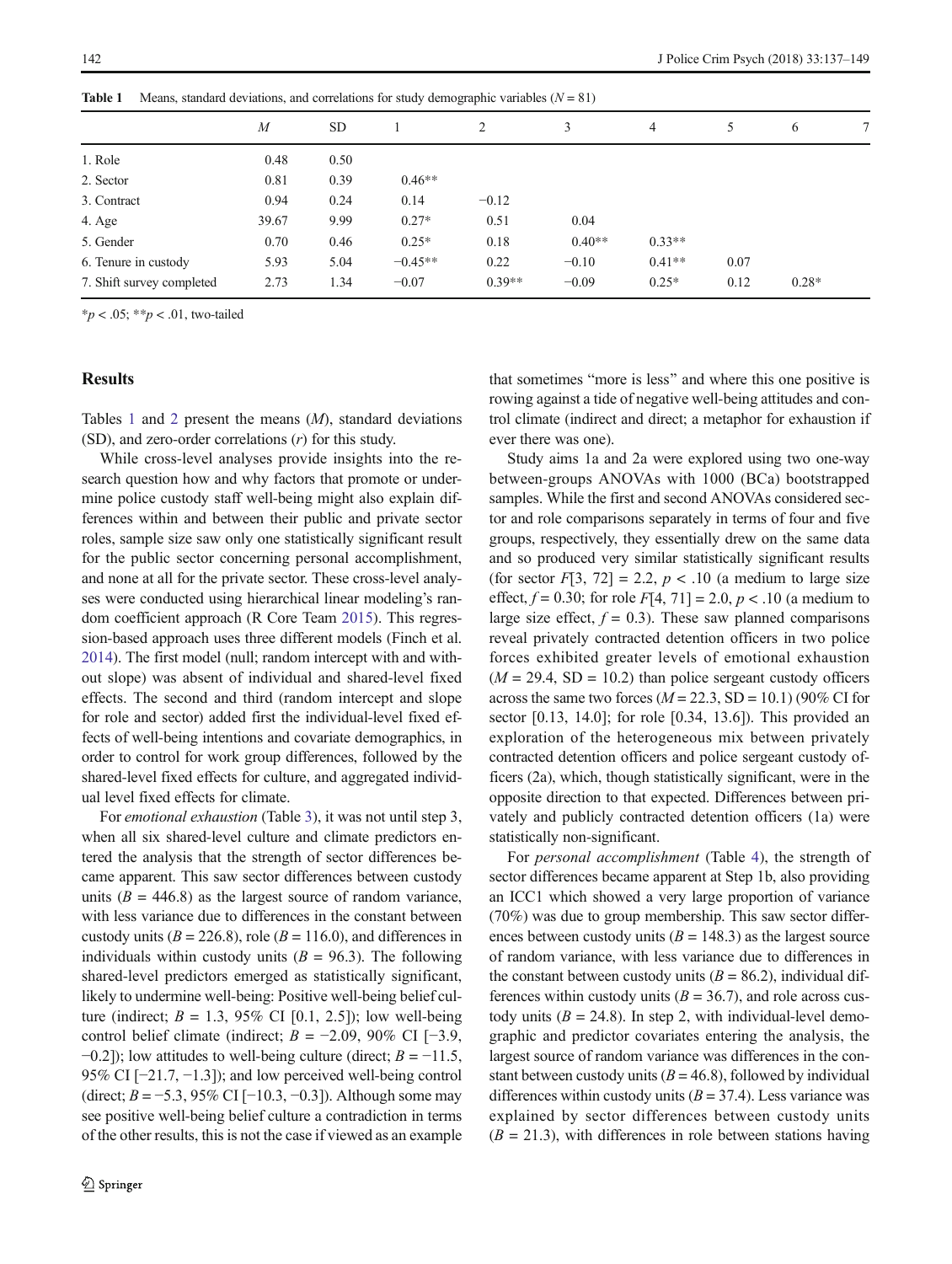<span id="page-7-0"></span>

| <b>Table 2</b> Means, standard deviations, and correlations for study predictor and outcome variables $(N = 81)$ |         |                         |                         |           |         |         |         |           |          |           |            |           |           |                |                                 |           |           |
|------------------------------------------------------------------------------------------------------------------|---------|-------------------------|-------------------------|-----------|---------|---------|---------|-----------|----------|-----------|------------|-----------|-----------|----------------|---------------------------------|-----------|-----------|
|                                                                                                                  |         | $M$ SD 1                |                         |           |         | 4       |         | $\circ$   |          |           |            |           |           | $\overline{c}$ | $\overline{4}$<br>$\frac{1}{3}$ |           | $\circ$   |
| 8. Well-being belief culture                                                                                     |         | 11.51 10.93 0.14        |                         | 0.10      | $-0.15$ | 0.05    | 0.01    | $-0.08$   | $-0.13$  |           |            |           |           |                |                                 |           |           |
| 9. Normative (well-being) belief culture $-0.22$ 5.52 0.10                                                       |         |                         |                         | $0.35***$ | $-0.27$ | 0.10    | 0.02    | $-0.08$   | 0.09     | $0.57***$ |            |           |           |                |                                 |           |           |
| 10. Well-being control belief climate                                                                            |         |                         | $3.98$ $3.62$ $0.31***$ | $0.24*$   | $-0.00$ | 0.03    | $-0.10$ | $-0.25*$  | $-0.04$  | $0.52***$ | $0.47***$  |           |           |                |                                 |           |           |
| 11. Attitudes to well-being culture                                                                              |         |                         | $2.93$ 1.53 0.37**      | 0.02      | $-0.01$ | 0.07    | $-0.08$ | $-0.22$   | $-0.15$  | $0.38***$ | 0.22       | $0.39***$ |           |                |                                 |           |           |
| 12. Subjective well-being norm culture                                                                           | 0.73    |                         | 2.75 0.18               | 0.19      | $-0.16$ | 0.23    | $-0.06$ | $-0.12$   | 0.00     | $0.57***$ | $0.57***$  | $0.48***$ | $0.31***$ |                |                                 |           |           |
| 13. Perceived well-being control                                                                                 | $-0.64$ | 2.93                    | 0.02                    | $0.00$    | $-0.16$ | 0.04    | $-0.03$ | $-0.04$   | 0.03     | $0.34***$ | $0.43***$  | $0.41***$ | $-0.04$   | $0.39***$      |                                 |           |           |
| 14. Well-being intentions                                                                                        |         | $2.31$ 1.74 0.10        |                         | $-0.12$   | $-0.07$ | $-0.16$ | $-0.06$ | $-0.32**$ | $-0.25*$ | 0.18      | $0.25*$    | $0.23*$   | $0.32***$ | $0.30***$      | 0.13                            |           |           |
| 15. Low workplace stress                                                                                         |         | $2.95$ 1.06 -0.00       |                         | $-0.09$   | $-0.06$ | $-0.11$ | $-0.00$ | $-0.18$   | $-0.13$  | $0.23*$   | 0.16       | $0.24*$   | 0.13      | 0.08           | $0.47***$ 0.00                  |           |           |
| 16. Emotional exhaustion                                                                                         |         | $28.86$ $12.89$ $-0.16$ |                         | $-0.02$   | 0.06    | $-0.06$ | 0.08    | 0.17      | $-0.00$  | $-0.38**$ | $-0.43***$ | $-0.46**$ | $-0.18$   | $-0.30**$      | $-0.69***-0.19$                 | $-0.60**$ |           |
| 17. Personal accomplishment                                                                                      |         |                         | 33.31 8.09 0.37**       | 0.32      | $-0.05$ | 0.21    | 0.13    | $-0.17$   | 0.05     | $0.32***$ | $0.36***$  | $0.34***$ | 0.13      | $0.29***$      | $0.31***$ 0.13                  | 0.09      | $-0.41**$ |
| Note. Items 1 to 7 are as per Table 1                                                                            |         |                         |                         |           |         |         |         |           |          |           |            |           |           |                |                                 |           |           |

\* $p < .05$ ; \*\* $p < .01$ , two-tailed

 $k_p < .05$ ; \*\* $p < .01$ , two-tailed

 $T_{\rm eff}$   $\sim$  2.2  $\sim$  2.2  $\sim$  2.2  $\sim$  2.2  $\sim$  2.2  $\sim$  2.2  $\sim$  2.2  $\sim$  2.2  $\sim$  2.2  $\sim$  2.2  $\sim$  2.2  $\sim$  2.2  $\sim$  2.2  $\sim$  2.2  $\sim$  2.2  $\sim$  2.2  $\sim$  2.2  $\sim$  2.2  $\sim$  2.2  $\sim$  2.2  $\sim$  2.2  $\sim$  2.2  $\sim$  2.2  $\sim$ 

ž

 $\frac{1}{6}$  $\Delta t$ 

Ę

little effect ( $B = 1.8$ ). Sector (public;  $B = 6.03$ , 90% CI [0.7, 11.5]) and gender (male;  $B = 2.9,90\%$  CI [0.2, 5.6]) emerged as statistically significant individual-level demographic and predictor covariates. In step 3, when all six shared-level culture and climate predictors entered the analysis, the largest sources of random variance were differences in the constant between custody units ( $B = 68.7$ ) and sector ( $B = 66.8$ ). Less variance was explained by individual differences within custody units  $(B = 35.3)$  with differences in roles between custody units negligible  $(B = 0.5)$ . The following shared-level predictors emerged as statistically significant, likely to promote well-being: sector (public;  $B = 7.9$ , 90% CI [1.8, 14.0]); contract (part-time;  $B = -5.2$ , 90% CI [−9.5, −0.6]); shifts (days;  $B = -1.1$ , 90% CI [−2.1, −0.1]); low well-being belief culture (indirect;  $B = -0.4$ , 90% CI [-0.8, -0.0]); and positive perceived well-being control (direct;  $B = 1.2$ , 90% CI [0.3, 2.2]). Here, one sees a clear contrast with emotional exhaustion, where well-being belief culture was positive, whereas for personal accomplishment, they are low; an example of "less is more" and that sometimes our best efforts work against us.

Study aims 1b and 2b were explored using two one-way between-groups ANOVAs with 1000 (BCa) bootstrapped samples. The first ANOVA considered sector comparisons and produced a statistically significant difference between public and private sectors,  $F[3, 72] = 4.6$ ,  $p = .005$  (a large size effect,  $f = 0.4$ ). Planned comparisons revealed privately contracted detention officers in two police forces exhibited less personal accomplishment ( $M = 28.0$ , SD = 8.9) than the police sergeant custody officers across the same two forces  $(M = 35.7, SD = 7.9)$  (95% CI [1.2, 14.4]). This was also true of the same privately contracted detention officers when compared to police sergeant custody officers in two other forces: (1)  $(M = 40.7, SD = 2.4)$  (95% CI 8.3, 17.8]); (2)  $(M = 33.3,$  $SD = 7.6$ ) (95% CI 0.9, 10.6]). This provided a first exploration of difference between privately contracted detention officers and police sergeant custody officers (2b), which, though statistically significant, was in the opposite direction to that expected. Differences between privately and publicly contracted detention officers (1b) were statistically non-significant, except for an independent samples t-test which revealed privately contracted detention officers in one force  $(M = 28.0,$  $SD = 9.2$ ) experienced less personal accomplishment than publicly contracted detention officers in another force  $(M = 31.8, SD = 8.2)$  (80% CI [-7.5, -0.2])  $(t[39] = -1.3,$  $p = .09$ , converted from two to one-tailed), approaching a medium size effect  $(d = 0.4)$ , which though statistically significant was in the opposite direction to that expected.

The second ANOVA considered role comparisons and produced a statistically significant difference across detention and custody officer roles,  $F[4, 71] = 4.7$ ,  $p = .002$  (a large size effect,  $f = 0.5$ ). Planned comparisons revealed privately contracted detention officers across in two police forces exhibited less personal accomplishment ( $M = 28.0$ , SD = 8.9)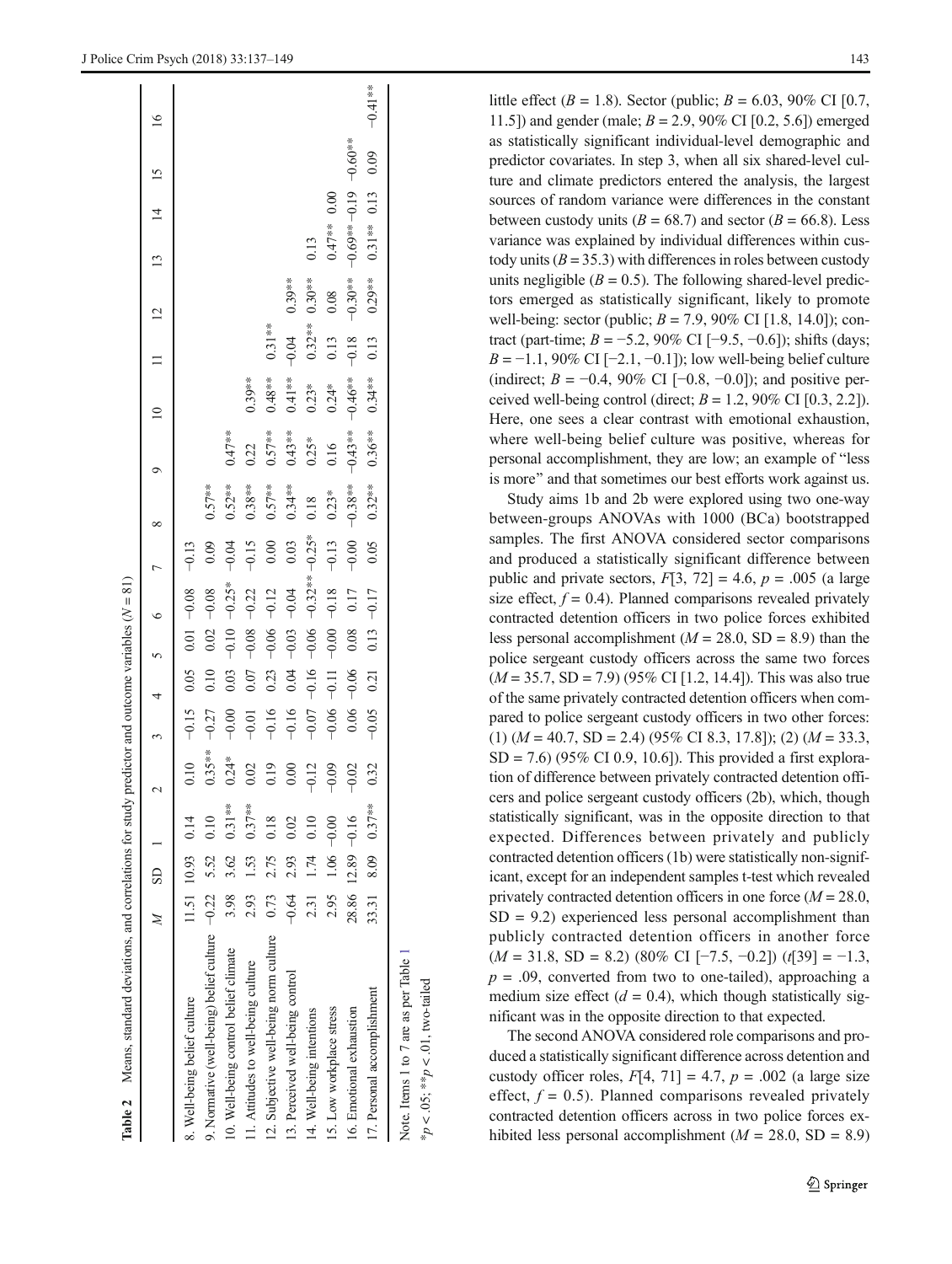| Variable                                   | 1a. Random effects: null<br>model (intercept only) |      |       | 1b. Random effects: null<br>model (with slope) |            | 2. Random effects: individual-<br>level demographic and<br>predictor covariates |      |              |    | 3. Random effects: individual<br>and shared-level demographic<br>and predictor covariates |      |               |     |
|--------------------------------------------|----------------------------------------------------|------|-------|------------------------------------------------|------------|---------------------------------------------------------------------------------|------|--------------|----|-------------------------------------------------------------------------------------------|------|---------------|-----|
|                                            | Coefficient <sup>a</sup> SE                        |      |       | $t$ value Coefficient <sup>a</sup> SE          |            | $t$ value Coefficient <sup>a</sup> $SE$                                         |      |              |    | $t$ value $df$ Coefficient <sup>a</sup> SE                                                |      | t value $df$  |     |
| Constant                                   | 27.12***                                           | 1.83 | 14.81 | 27.31***                                       | 1.68 16.27 | 23.18*                                                                          | 9.69 | 2.39         | 8  | $45.57*$                                                                                  | 5.67 | 3.11          | 6   |
| Role                                       |                                                    |      |       |                                                |            | $-6.11$                                                                         | 6.03 | $-1.01$      | 16 | $-4.95$                                                                                   |      | $5.94 -0.83$  | 16  |
| Sector                                     |                                                    |      |       |                                                |            | 1.82                                                                            | 6.31 | 0.29         | 16 | $-3.68$                                                                                   |      | $8.50 -0.43$  | -16 |
| Contract                                   |                                                    |      |       |                                                |            | 5.85                                                                            | 6.19 | 0.94         | 16 | 7.18                                                                                      | 5.91 | 1.21          | 16  |
| Age                                        |                                                    |      |       |                                                |            | 0.01                                                                            | 0.19 | 0.08         | 16 | 0.12                                                                                      | 0.19 | 0.62          | -16 |
| Gender                                     |                                                    |      |       |                                                |            | $-0.04$                                                                         |      | $3.69 -0.01$ | 16 | 0.69                                                                                      |      | $3.56 -0.01$  | -16 |
| Tenure in custody                          |                                                    |      |       |                                                |            | $-0.02$                                                                         |      | $0.45 -0.05$ | 16 | $-0.23$                                                                                   | 0.43 | 0.19          | -16 |
| Shift                                      |                                                    |      |       |                                                |            | 0.59                                                                            | 1.33 | 0.44         | 16 | 1.85                                                                                      | 1.41 | 1.32          | -16 |
| Well-being intentions                      |                                                    |      |       |                                                |            | $-0.64$                                                                         |      | $0.92 -0.70$ | 16 | $-0.49$                                                                                   |      | $0.89 - 0.55$ | -16 |
| Well-being belief culture <sup>b</sup>     |                                                    |      |       |                                                |            |                                                                                 |      |              |    | $1.32*$                                                                                   | 0.59 | 2.25          | 22  |
| Normative belief culture <sup>b</sup>      |                                                    |      |       |                                                |            |                                                                                 |      |              |    | 0.62                                                                                      | 1.19 | 0.52          | 22  |
| Control belief climate <sup>b</sup>        |                                                    |      |       |                                                |            |                                                                                 |      |              |    | $-2.09^{\#}$                                                                              |      | $1.41 - 1.48$ | 22  |
| Well-being attitude culture <sup>c</sup>   |                                                    |      |       |                                                |            |                                                                                 |      |              |    | $-11.54*$                                                                                 |      | $5.01 -2.30$  | 22  |
| Subjective norm culture <sup>c</sup>       |                                                    |      |       |                                                |            |                                                                                 |      |              |    | 1.38                                                                                      | 2.12 | 0.65          | 22  |
| Well-being control climate <sup>c</sup>    |                                                    |      |       |                                                |            |                                                                                 |      |              |    | $-5.30*$                                                                                  |      | $2.48 -2.14$  | 22  |
| Shared L2 variance $(\tau)$                | 26.27                                              |      |       | 0.00                                           |            | 4.10                                                                            |      |              |    | 226.83                                                                                    |      |               |     |
| Role                                       |                                                    |      |       | 134.49                                         |            | 92.51                                                                           |      |              |    | 116.03                                                                                    |      |               |     |
| Sector                                     |                                                    |      |       | 78.36                                          |            | 50.24                                                                           |      |              |    | 446.84                                                                                    |      |               |     |
| Individual L1 variance $(\sigma^2)$ 121.18 |                                                    |      |       | 100.80                                         |            | 113.14                                                                          |      |              |    | 96.29                                                                                     |      |               |     |
| ICC1                                       | 0.18                                               |      |       | 0.00                                           |            |                                                                                 |      |              |    |                                                                                           |      |               |     |
| $\chi^2$                                   |                                                    |      |       |                                                |            | 4.69 <sup>d</sup>                                                               |      |              | 8  | $13.96*d$                                                                                 |      |               | 6   |

<span id="page-8-0"></span>**Table 3** R analyses: emotional exhaustion (level  $1 = 81$ ; level  $2 = 23$ )

\*p < .05; \*\*p < .01; \*\*\*p < .001;  $\#$  p < .10

a Coefficients are non-standardized

<sup>b</sup> Indirect measures

c Direct measures

<sup>d</sup> Estimated using FML, whereas all other coefficient estimates use RML

than police sergeant custody officers across the same two forces ( $M = 35.7$ , SD = 7.9) (95% CI [1.0, 14.6]). This was also true of the same privately contracted detention officers when compared to police sergeant custody officers in two other different forces: (1)  $M = 39.7$ , SD = 3.4 (95% CI [8.1, 18.0]); (2)  $M = 33.6$ , SD = 7.6 (95% CI [2.9, 13.7]). This provided a second exploration of difference between privately contracted detention officers and police sergeant custody officers (2b), which though statistically significant was in the opposite direction to that expected. Differences between privately and publicly contracted detention officers (1b) were statistically non-significant.

For low workplace stress (Table [5](#page-10-0)), it was not until step 3, when all six shared-level culture and climate predictors entered the analysis that the strength of sector differences had effect. This saw the largest sources of random variance were role differences ( $B = 1.8$ ) and sector differences ( $B = 1.5$ ) between custody units. Less variance was explained by individual differences within custody units  $(B = 0.8)$  and differences in the constant between custody units  $(B = 0.3)$ . The following shared-level predictors emerged as statistically significant, likely to promote well-being: contract (part-time;  $B = -0.7,90\%$  CI [−1.4, −0.0]); positive well-being control belief climate (indirect;  $B = 0.2$ , 90% CI [0.0, 0.3]); and positive perceived well-being control (direct;  $B = 0.3$ , 90% CI [0.0, 0.6]), with this last result supporting the theorized view that when intention is a weak predictor of outcome, perceived well-being control will exert a direct influence on outcome.

Study aims 1b and 2b were initially explored using two one-way between-groups ANOVAs with 1000 (BCa) bootstrapped samples. However, all results proved statistically non-significant, except for independent sample  $t$  tests which revealed privately contracted detention officers in two police forces experienced less workplace stress  $(M = 3.1, SD = 0.9)$ than police sergeant custody officers in the same two forces  $(M = 2.3, SD = 0.8)$  (90% CIs for sector [0.1, 1.4]; and for role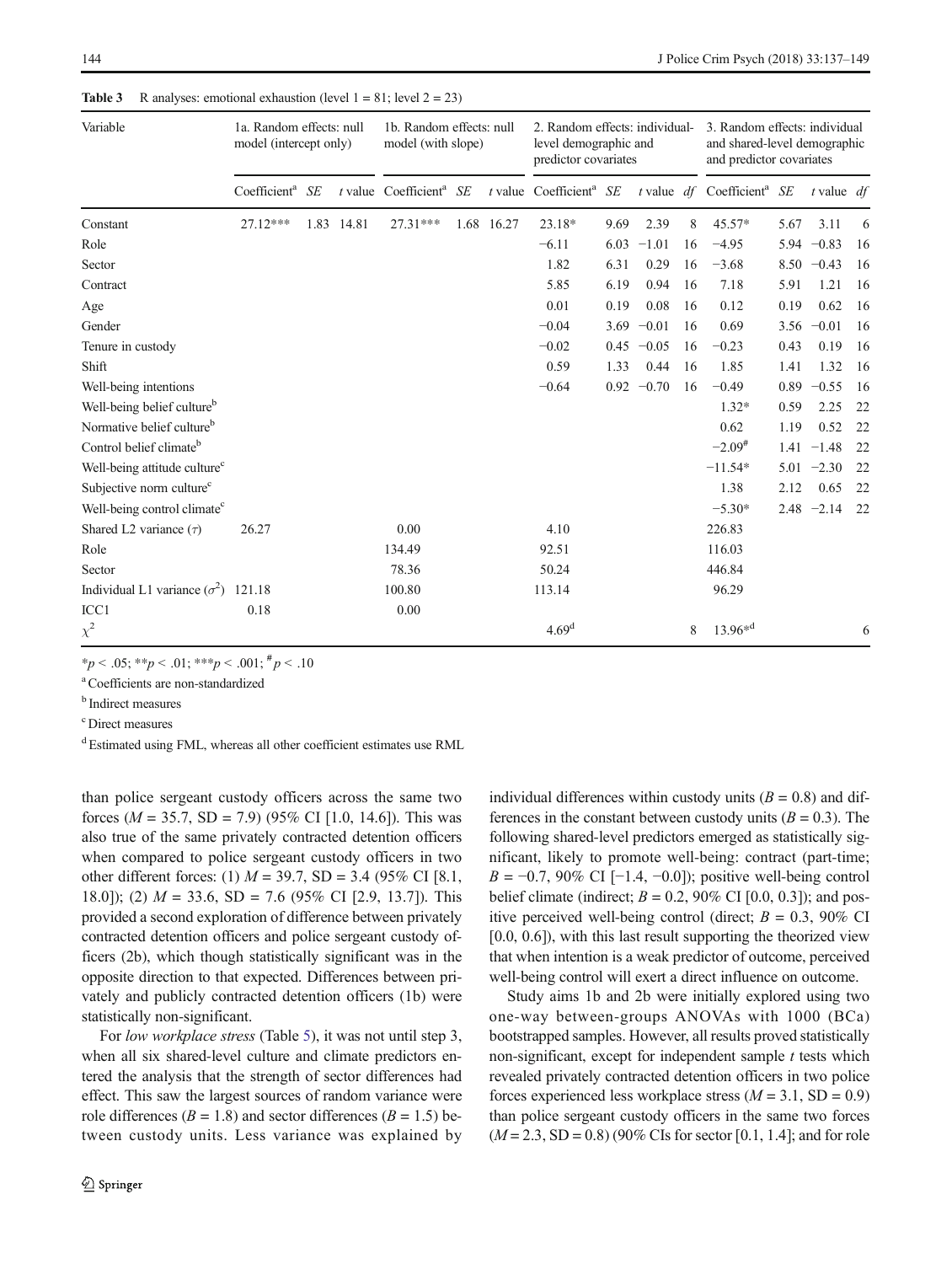| Variable                                 | 1a. Random effects: null<br>model (intercept only) |    |            | 1b. Random effects: null<br>model (with slope) |            | 2. Random effects: individual-<br>level demographic and<br>predictor covariates |      |               |    | 3. Random effects: individual<br>and shared-level demographic<br>and predictor covariates |      |               |     |
|------------------------------------------|----------------------------------------------------|----|------------|------------------------------------------------|------------|---------------------------------------------------------------------------------|------|---------------|----|-------------------------------------------------------------------------------------------|------|---------------|-----|
|                                          | Coefficient <sup>a</sup>                           | SE |            | $t$ value Coefficient <sup>a</sup> SE          |            | $t$ value Coefficient <sup>a</sup> SE                                           |      |               |    | t value $df$ Coefficient <sup>a</sup> SE                                                  |      | t value $df$  |     |
| Constant                                 | 33.83***                                           |    | 1.13 29.87 | 35.01***                                       | 0.91 38.61 | 33.27***                                                                        | 6.00 | 5.55          |    | 8 27.63**                                                                                 | 8.37 | 3.30          | 6   |
| Role                                     |                                                    |    |            |                                                |            | 2.59                                                                            | 2.88 | 0.90          | 16 | 2.88                                                                                      | 2.85 | 1.01          | -16 |
| Sector                                   |                                                    |    |            |                                                |            | $6.03*$                                                                         | 4.19 | 1.44          | 16 | $7.89^{\#}$                                                                               | 4.71 | 1.68          | -16 |
| Contract                                 |                                                    |    |            |                                                |            | $-3.83$                                                                         |      | $3.45 -1.11$  |    | $16 -5.15^{\#}$                                                                           |      | $3.44 - 1.50$ | 16  |
| Age                                      |                                                    |    |            |                                                |            | 0.00                                                                            | 0.11 | 0.00          |    | $16 - 0.03$                                                                               |      | $0.11 - 0.24$ | -16 |
| Gender                                   |                                                    |    |            |                                                |            | $2.92^{\#}$                                                                     | 2.07 | 1.41          | 16 | 2.28                                                                                      | 2.04 | 1.12          | -16 |
| Tenure in Custody                        |                                                    |    |            |                                                |            | $-0.20$                                                                         | 0.25 | $-0.79$       |    | $16 - 0.14$                                                                               |      | $0.25 -0.58$  | -16 |
| Shift                                    |                                                    |    |            |                                                |            | $-0.91$                                                                         |      | $0.72 -1.26$  |    | $16 -1.10^{\#}$                                                                           |      | $0.78 - 1.41$ | 16  |
| Well-being intentions                    |                                                    |    |            |                                                |            | $-0.33$                                                                         |      | $0.51 - 0.65$ |    | $16 - 0.70$                                                                               |      | $0.52 -1.34$  | -16 |
| Well-being belief culture <sup>b</sup>   |                                                    |    |            |                                                |            |                                                                                 |      |               |    | $-0.43$ <sup>#</sup>                                                                      |      | $0.31 -1.39$  | 22  |
| Normative belief culture <sup>b</sup>    |                                                    |    |            |                                                |            |                                                                                 |      |               |    | $-0.75$                                                                                   |      | $0.63 -1.20$  | 22  |
| Control belief climate <sup>b</sup>      |                                                    |    |            |                                                |            |                                                                                 |      |               |    | $1.21^{#}$                                                                                | 0.75 | 1.62          | 22  |
| Well-being attitude culture <sup>c</sup> |                                                    |    |            |                                                |            |                                                                                 |      |               |    | 2.37                                                                                      | 2.65 | 0.90          | 22  |
| Subjective norm culture <sup>c</sup>     |                                                    |    |            |                                                |            |                                                                                 |      |               |    | 0.75                                                                                      | 1.10 | 0.68          | 22  |
| Well-being control climate <sup>c</sup>  |                                                    |    |            |                                                |            |                                                                                 |      |               |    | 0.93                                                                                      | 1.32 | 0.70          | 22  |
| Shared L2 variance $(\tau)$              | 10.65                                              |    |            | 86.20                                          |            | 46.77                                                                           |      |               |    | 68.68                                                                                     |      |               |     |
| Role                                     |                                                    |    |            | 24.80                                          |            | 1.84                                                                            |      |               |    | 0.45                                                                                      |      |               |     |
| Sector                                   |                                                    |    |            | 148.29                                         |            | 21.29                                                                           |      |               |    | 66.75                                                                                     |      |               |     |
| Individual L1 variance $(\sigma^2)$      | 44.88                                              |    |            | 36.69                                          |            | 37.37                                                                           |      |               |    | 35.27                                                                                     |      |               |     |
| ICC1                                     | 0.19                                               |    |            | 0.70                                           |            |                                                                                 |      |               |    |                                                                                           |      |               |     |
| $\chi^2$                                 |                                                    |    |            |                                                |            | $13.86^{d}$                                                                     |      |               | 8  | $11.12^d$                                                                                 |      |               | 6   |

#### <span id="page-9-0"></span>**Table 4** R analyses: personal accomplishment (level  $1 = 81$ ; level  $2 = 23$ )

\*p < .05; \*\*p < .01; \*\*\*p < .001;  $\frac{\#p}{\sim}$ .10

a Coefficients are non-standardized

<sup>b</sup> Indirect measures

c Direct measures

<sup>d</sup> Estimated using FML, whereas all other coefficient estimates use RML

[0.2, 1.4]) (t[19] = 1.95,  $p = .03$ , one-tailed), a large-sized effect  $(d = 0.9)$  (2b). These were the first and only statistically significant results that were expected. In contrast, differences between privately and publicly contracted detention officers (1b) were statistically non-significant.

#### Discussion

#### Theoretical Implications

These results address research question desires to explain differences within and between public and private sector roles and of exploring an integrated model of organization culture and climate, which conceives well-being as a behavioral and/ or psychosocial goal, attainment of which depends on factors such as low stress, low emotional exhaustion, and personal accomplishment; an approach that proved successful in terms of exposing considerable disquiet among privately contracted detention officers such that predictors of emotional exhaustion and personal accomplishment were less reflective of wellbeing than expected. This fits with the general prison/ correctional literature which suggests strengths and weaknesses of public and private sectors are more mixed than might have been imagined, and where the private sector is sometimes less positive than might be suggested (Hulley et al. [2011;](#page-12-0) cf. Crewe et al. [2014\)](#page-12-0).

That said, while the finding of private detention officer disquiet exerted a strong and very specific influence, other findings were important for their more general messages about well-being. For emotional exhaustion, this concerned the more is less metaphor of positive well-being belief culture rowing against the tide of negative well-being attitudes and control climate (indirect and direct), a result which fits with policing and prison/correctional services literature which links poor well-being to traditional, authoritarian culture in terms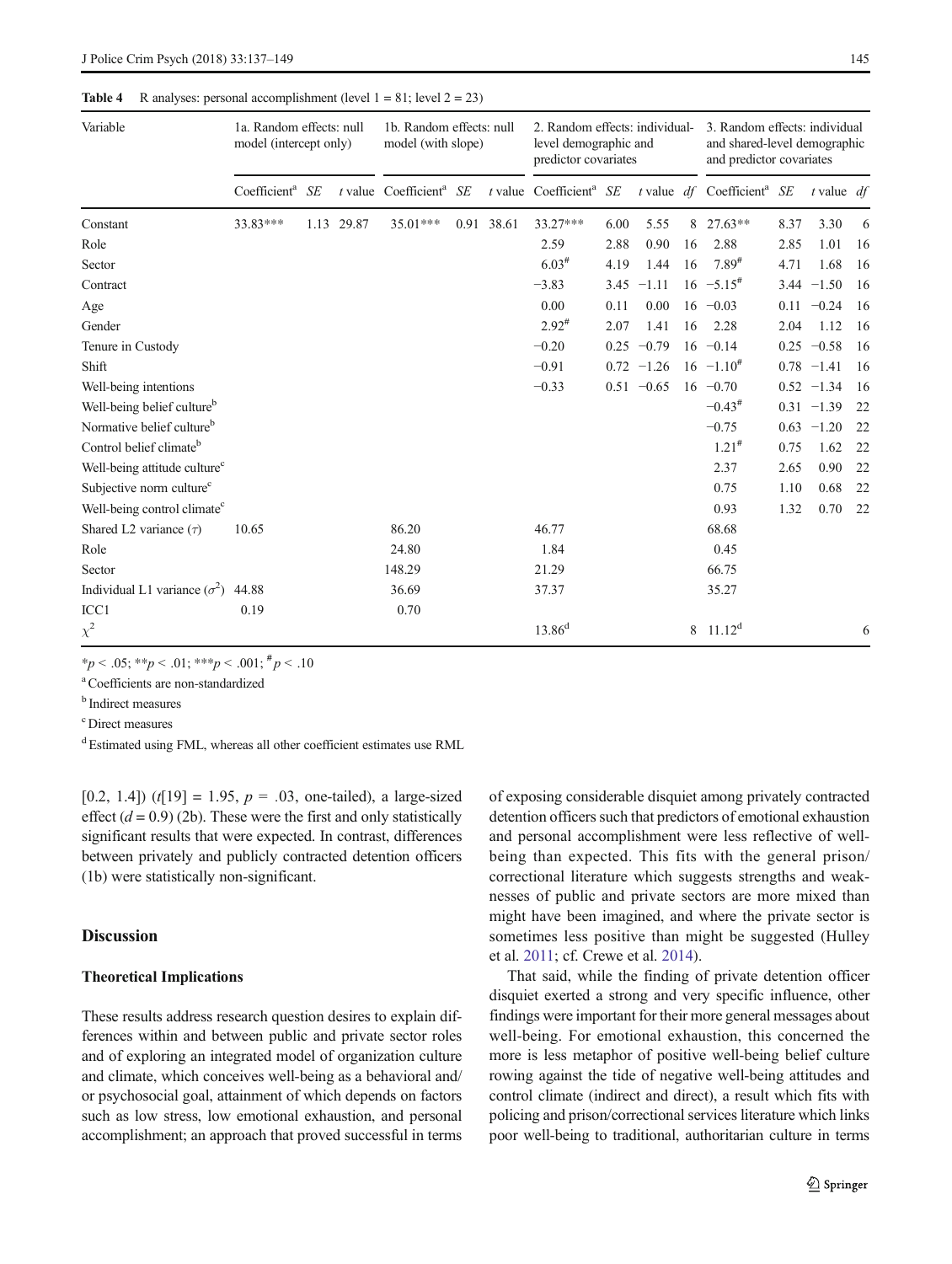| Variable                                 | 1a. Random effects: null<br>model (intercept only) |            | 1b. Random effects: null<br>model (with slope) |            | 2. Random effects: individual-<br>level demographic and<br>predictor covariates |      |               |    | 3. Random effects: individual<br>and shared-level demographic<br>and predictor covariates |      |               |      |
|------------------------------------------|----------------------------------------------------|------------|------------------------------------------------|------------|---------------------------------------------------------------------------------|------|---------------|----|-------------------------------------------------------------------------------------------|------|---------------|------|
|                                          | Coefficient <sup>a</sup> $SE$                      |            | $t$ value Coefficient <sup>a</sup> SE          |            | $t$ value Coefficient <sup>a</sup> SE                                           |      |               |    | $t$ value $df$ Coefficient <sup>a</sup> SE                                                |      | t value $df$  |      |
| Constant                                 | $3.07***$                                          | 0.16 19.37 | $3.03***$                                      | 0.14 21.31 | $4.20***$                                                                       | 0.81 | 5.15          | 8  | $4.20**$                                                                                  | 1.21 | 3.45          | 6    |
| Role                                     |                                                    |            |                                                |            | $-0.44$                                                                         |      | $0.52 -0.85$  |    | $16 - 0.64$                                                                               |      | $0.60 -1.06$  | -16  |
| Sector                                   |                                                    |            |                                                |            | 0.32                                                                            | 0.51 | 0.63          | 16 | 0.44                                                                                      | 0.63 | 0.70          | -16  |
| Contract                                 |                                                    |            |                                                |            | $-0.55$                                                                         |      | $0.52 -1.06$  |    | $16 -0.74$                                                                                |      | $0.54 -1.37$  | -16  |
| Age                                      |                                                    |            |                                                |            | $-0.01$                                                                         |      | $0.02 -0.70$  |    | $16 -0.02$                                                                                |      | $0.02 -1.29$  | -16  |
| Gender                                   |                                                    |            |                                                |            | 0.35                                                                            | 0.32 | 1.10          | 16 | 0.38                                                                                      | 0.33 | 1.19          | -16  |
| Tenure in Custody                        |                                                    |            |                                                |            | $-0.05$ <sup>#</sup>                                                            |      | $0.04 -1.39$  |    | $16 - 0.03$                                                                               |      | $0.04 -0.87$  | - 16 |
| Shift                                    |                                                    |            |                                                |            | $-0.05$                                                                         |      | $0.11 - 0.44$ |    | $16 - 0.08$                                                                               |      | $0.13 - 0.60$ | 16   |
| Well-being intentions                    |                                                    |            |                                                |            | $-0.03$                                                                         |      | $0.08 - 0.35$ |    | $16 - 0.03$                                                                               |      | $0.08 - 0.35$ | -16  |
| Well-being belief culture <sup>b</sup>   |                                                    |            |                                                |            |                                                                                 |      |               |    | $-0.01$                                                                                   |      | $0.05 -0.21$  | 22   |
| Normative belief culture <sup>b</sup>    |                                                    |            |                                                |            |                                                                                 |      |               |    | $-0.07$                                                                                   |      | $0.11 - 0.66$ | 22   |
| Control belief climate <sup>b</sup>      |                                                    |            |                                                |            |                                                                                 |      |               |    | $0.17^{#}$                                                                                | 0.13 | 1.38          | 22   |
| Well-being attitude culture <sup>c</sup> |                                                    |            |                                                |            |                                                                                 |      |               |    | 0.02                                                                                      | 0.40 | 0.05          | 22   |
| Subjective norm culture <sup>c</sup>     |                                                    |            |                                                |            |                                                                                 |      |               |    | $-0.12$                                                                                   | 0.19 | $-0.64$       | 22   |
| Well-being control climate <sup>c</sup>  |                                                    |            |                                                |            |                                                                                 |      |               |    | $0.31^{#}$                                                                                | 0.22 | 1.41          | 22   |
| Shared L2 variance $(\tau)$              | 0.19                                               |            | 0.00                                           |            | 0.00                                                                            |      |               |    | 0.28                                                                                      |      |               |      |
| Role                                     |                                                    |            | 0.83                                           |            | 1.07                                                                            |      |               |    | 1.76                                                                                      |      |               |      |
| Sector                                   |                                                    |            | 0.24                                           |            | 0.24                                                                            |      |               |    | 1.54                                                                                      |      |               |      |
| Individual L1 variance $(\sigma^2)$      | 0.95                                               |            | 0.79                                           |            | 0.79                                                                            |      |               |    | 0.80                                                                                      |      |               |      |
| ICC1                                     | 0.17                                               |            | 0.00                                           |            |                                                                                 |      |               |    |                                                                                           |      |               |      |
| $\chi^2$                                 |                                                    |            |                                                |            | 6.58 <sup>d</sup>                                                               |      |               | 8  | 9.29 <sup>d</sup>                                                                         |      |               | 6    |

<span id="page-10-0"></span>**Table 5** R analyses: low workplace stress (level  $1 = 81$ ; level  $2 = 23$ )

\*p < .05; \*\*p < .01; \*\*\*p < .001;  $\#$  p < .10

a Coefficients are non-standardized

<sup>b</sup> Indirect measures

c Direct measures

<sup>d</sup> Estimated using FML, whereas all other coefficient estimates use RML

of occupational and organizational environments, cynicism, and emotional detachment (Terrill et al. [2003](#page-13-0); cf. Arnold [2016;](#page-12-0) Arnold et al. [2007](#page-12-0)).

By way of contrast, personal accomplishment concerned the less is more antithesis of low well-being belief culture, where sometimes our best efforts work against us, but in this sample enjoys the shared strength of working in the public sector, on part-time contracts, conventional days rather than shifts, and positive control climate; a theme shared for low workplace stress concerning part-time contracts and positive control climate (indirect and direct). The important point is that these results could not have emerged were if not for the integrated model of organization culture and climate. A particular strength being the inclusion of cultural sub-components (indirect and direct), which together with well-being control climate (indirect and direct), suggests value-based attitudes to well-being are statistically significant, whereas normbased sub-components are not, a finding which cautions against measuring culture as a single construct.

#### Practical Implications

Privately contracted detention officer disquiet should be seen as sample specific. This is because their then employer has since been replaced, suggesting the result may be atypical and, therefore, meriting further research (though emphasizing the importance of differential sub-cultures [Arnold [2016](#page-12-0); cf. Salas et al. [2014](#page-12-0)]). The same applies to the fact that there was no statistical difference between publicly and privately contracted detention officers concerning emotional exhaustion (1a) and low workplace stress (1b), where it is likely that private detention officer disquiet was also having an effect.

The exploratory nature of this study should serve to emphasize that development of the integrated model of organization culture and climate is far from complete. This includes the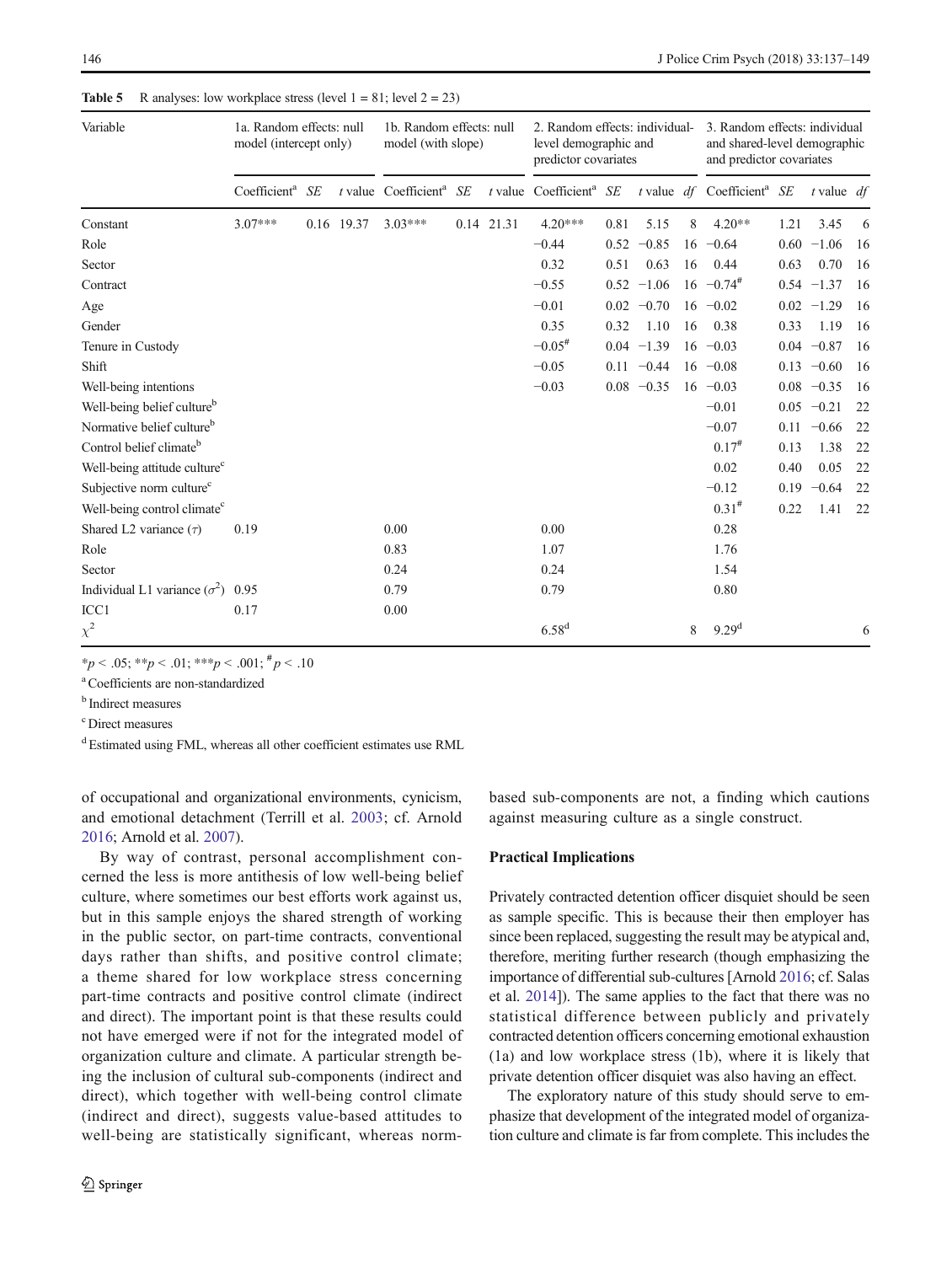<span id="page-11-0"></span>need to validate the following: well-being belief culture, founded on value-based competencies (since replaced by decision making, leadership [i.e., leading change, people and managing performance], professionalism, public service and working with others in Skills for Justice [2013\)](#page-13-0); normative culture (indirect and direct) and the lack of predictors concerning vicarious and subjective norms; and control belief climate concerning volitional resource-based power, as informed by HSE Stress Management Standards (MacKay et al. [2004](#page-12-0)), which some (e.g., Patmore [2006\)](#page-12-0) have criticized as atheoretical.

In terms of well-being outcomes, mention needs to be made of the fact that no items currently exist which capture the WHO ([2011\)](#page-13-0) mental health definition of well-being in terms of both behavioral and/or psychosocial factors and the possibility of balancing positive and negative well-being influences (Tetrick, Quick & Gilmore [2012](#page-13-0)). This issue also questions use of the Maslach Burnout Inventory with its negatively worded emotional exhaustion items, which risks conflating well-being with burnout, precisely why workplace stress was recoded. For this reason, future research should use the Oldenburg Burnout Inventory (Demerouti et al. [2010](#page-12-0)) whose two-dimensional and bi-directionally worded items make it easier to code for energy and engagement, as a better match for well-being.

Applications of the model for practical purposes have scope to explain/predict any number of workplace behaviors and goals (people and task focused), though benefitting larger organizations in terms of cross-level analysis. For example, the outsourcing and commissioning of occupational roles to sectors (community, private and voluntary) are now so commonplace within the UK public sector, e.g., armed forces, criminal justice, education, and health that any or all could benefit from this approach.

#### Study Limitations

Despite limitations of a cross-sectional design and relatively small sample, there were good levels of power, as supported by the medium- to large-sized effects highlighted by the results and a priori power analyses. The study's access to 23 custody units across four police forces was yet a further strength, thus providing invaluable multilevel lessons for how the model and survey might be improved in future.

Given the caution that privately contracted detention officer disquiet is sample specific and merits further research, questions arise regarding the generalizability of results. Here, it is argued that the results satisfy literal and/or theoretical replication (Yin [2014\)](#page-13-0), i.e., able to predict similar results and/or anticipated contrasting results, in ways akin to nomothetic generalization (Shiveley and Micso [2009](#page-13-0); cf. Buchanan [2012](#page-12-0) regarding other forms of generalization which are similarly neither discrete nor mutually exclusive). It is also the case that until now precise correspondence between police custodial and prison/correctional staff was unknown and only assumed to be similar (Arnold et al. [2007](#page-12-0)). In these results, however, that correspondence has shown itself to be analogous in terms of mixed sector strengths and weaknesses across all three well-being outcomes and, in particular, concerning the more is less and less is more contrasts. The results serve to emphasize the fact that officer sub-culture (police custody and prison/correctional) is neither distinctive nor undifferentiated (Arnold [2016\)](#page-12-0).

For some, the sole use of a self-report survey is a distinct limitation, though well suited to tap the kinds of internal states sought by this research. No longer viewed as automatically common method biased (e.g., Brannick et al. [2010](#page-12-0)) measures, procedural and statistical, were taken to avoid survey bias where possible.

Finally, the model and survey needs to be tested in three ways: (1) longitudinally, in order to explore causal relations; (2) across a much larger sample, in order to better understand the strength of cross-level analyses; and (3) across many more, different dimensions of well-being, in order to be clear about the model's predictive power and validity.

#### Conclusion

This study successfully explores use of an integrated model of organization culture and climate for the purpose of understanding sector well-being differences across 23 custody units in four English police forces. This saw the model conceptualize well-being as a behavioral and/or psychosocial goal, based on the WHO [\(2011](#page-13-0)) mental health definition of well-being, predicted by two sub-components of culture (value and normbased) and single control factor for climate. Findings detected considerable disquiet among privately contracted detention officers specifically and some important messages about well-being generally.

Acknowledgements The authors give thanks to Professor Craig Jackson for his tangible support with the data collection.

Open Access This article is distributed under the terms of the Creative Commons Attribution 4.0 International License (http:// creativecommons.org/licenses/by/4.0/), which permits unrestricted use, distribution, and reproduction in any medium, provided you give appropriate credit to the original author(s) and the source, provide a link to the Creative Commons license, and indicate if changes were made.

#### References

Aarons GA, Sommerfeld DH, Walrath-Greene CM (2009) Evidencebased practice implementation: the impact of public versus private sector organization type on organizational support, provider attitudes, and adoption of evidence-based practice. Implement Sci 4: 83. ss. doi[:10.1186/1748-5908-4-83](http://dx.doi.org/10.1186/1748-5908-4-83)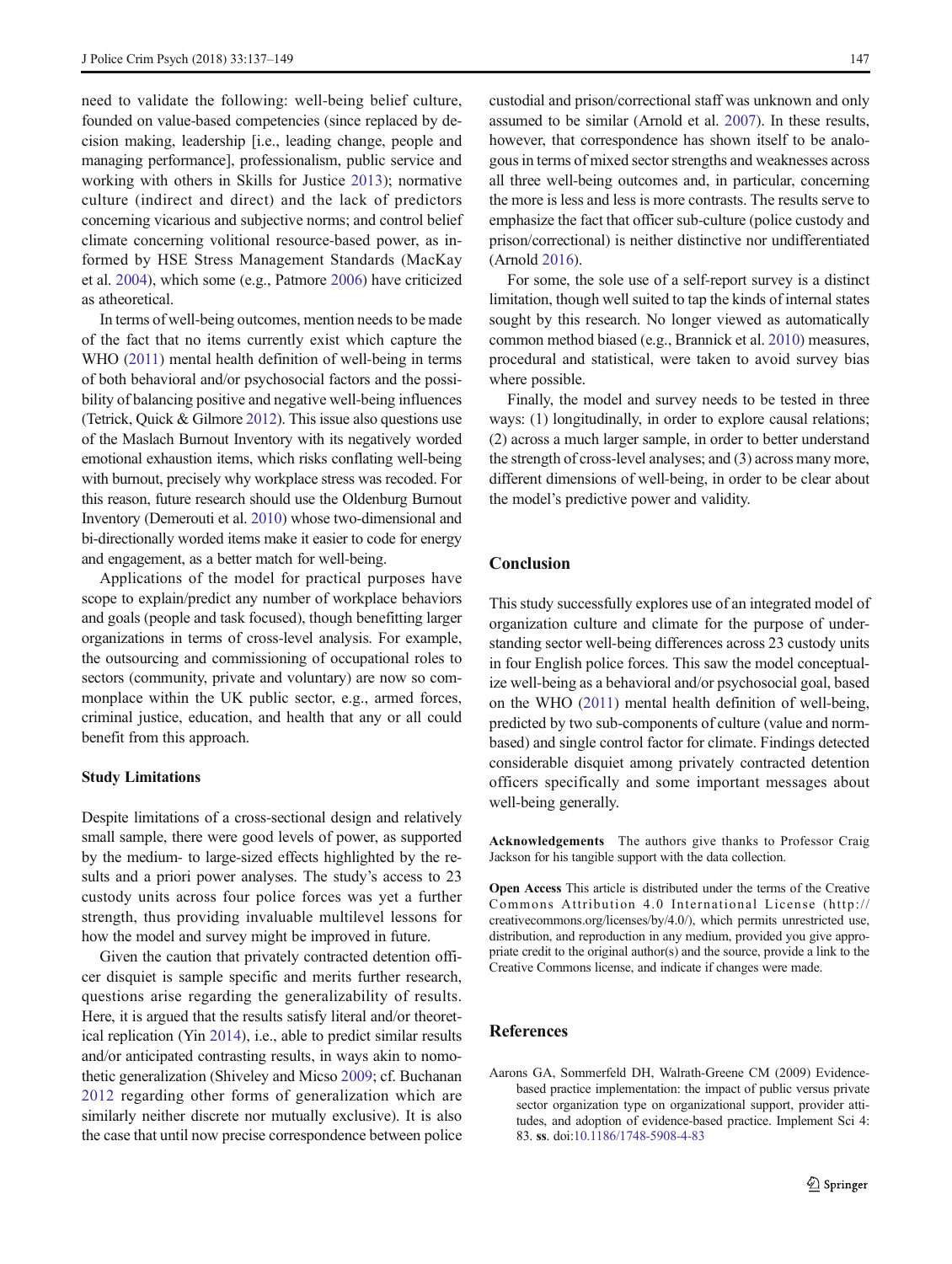- <span id="page-12-0"></span>Ajzen I (1991) The theory of planned behavior. Organ Behav Hum Decis Process 50:179–211. doi[:10.1016/0749-5978\(91\)90020-T](http://dx.doi.org/10.1016/0749-5978(91)90020-T)
- Arnold H (2016) The prison officer. In: Jewkes Y, Crewe B, Bennett J (eds) Handbook on prisons, 2nd edn. Routledge, Abingdon, pp 265–283
- Arnold H, Liebling A, Tait S (2007) Prison officers and prison culture. In: Jewkes Y (ed) Handbook on prisons. Routledge, Abingdon, pp 471– 495
- Askanasy NM, & Härtel CEJ (2014) Positive and negative affective climate and culture: the good, the bad, and the ugly. In B. Schneider, & K. M. Barbera (Eds.). The Oxford handbook of organizational climate and culture [Oxford Handbooks Online]. doi: [10.1093/](http://dx.doi.org/10.1093/oxfordhb/9780199860715.013.0008) [oxfordhb/9780199860715.013.0008](http://dx.doi.org/10.1093/oxfordhb/9780199860715.013.0008)
- Balthazard PA, Cooke RA, Potter RE (2006) Dysfunctional culture, dysfunctional organization: capturing the behavioral norms that form organizational culture and drive performance. J Manag Psychol 21: 709–732. doi[:10.1108/02683940610713253](http://dx.doi.org/10.1108/02683940610713253)
- Bell E (2013) Punishment as politics: the penal system in England and Wales. In: Ruggiero V, Ryan M (eds) Punishment in Europe: a critical anatomy of penal systems. Palgrave Macmillan, Basingstoke, pp 58–85
- Bevan A, Houdmont J, Menear N (2010) The Management Standards Indicator Tool and the estimation of risk. Occup Med 60:525–553. doi:[10.1093/occmed/kqq109](http://dx.doi.org/10.1093/occmed/kqq109)
- Bierie DM (2012) The impact of prison conditions on staff well-being. Int J Offender Ther Comparative Criminol 56:81–95. doi[:10.1177/](http://dx.doi.org/10.1177/0306624X10388383) [0306624X10388383](http://dx.doi.org/10.1177/0306624X10388383)
- Brannick MT, Chan D, Conway JM, Lance CE, Spector PE (2010) What is method variance and how can we cope with it? A panel discussion. Organ Res Methods 13:407–420. doi:[10.1177/](http://dx.doi.org/10.1177/1094428109360993) [1094428109360993](http://dx.doi.org/10.1177/1094428109360993)
- Buchanan DA (2012) Case studies in organizational research. In: Symon G, Cassell C (eds) Qualitative organizational research: core methods and current challenges. Sage, London, pp 351–370
- Cohen J (1988) Statistical power analysis for the behavioral sciences, 2nd edn. Erlbaum, Hillsdale
- Cousins R, Mackay CJ, Clarke SD, Kelly C, Kelly PJ, McCaig RH (2004) 'Management Standards' and work-related stress in the UK: practical development. Work tress 18:113–136. doi[:10.1080/](http://dx.doi.org/10.1080/02678370410001734322) [02678370410001734322](http://dx.doi.org/10.1080/02678370410001734322)
- Crewe B, Leibling A, Hulley S (2014) Heavy–light, absent–present: rethinking the 'weight' of imprisonment. Br J Sociol 65:387–410. doi: [10.1111/1468-4446.12084](http://dx.doi.org/10.1111/1468-4446.12084)
- Davies C (2010) Deaths in police custody since 1998, 333; officers convicted, none. The Guardian. Retrieved from [http://www.guardian.](http://www.guardian.co.uk/uk/2010/dec/03/deaths-police-custody-officers-convicted) [co.uk/uk/2010/dec/03/deaths-police-custody-officers-convicted](http://www.guardian.co.uk/uk/2010/dec/03/deaths-police-custody-officers-convicted)
- Demerouti E, Mostert K, Bakker AB (2010) Burnout and work engagement: a thorough investigation of the independency of both constructs. J Occup Health Psychol 15:209–222
- Ehrhart MG, Schneider B, Macey WH (2014) Organizational climate and culture: an introduction to theory, research, and practice. Routledge, New York
- Faul F, Erdfelder E, Lang A, Buchner A (2007) G\*Power 3: a flexible statistical power analysis program for the social, behavioral, and biomedical sciences. Behav Res Methods 39:175–191. doi[:10.](http://dx.doi.org/10.3758/BF03193146) [3758/BF03193146](http://dx.doi.org/10.3758/BF03193146)
- Finch WH, Bolin JE, Kelley K (2014) Multilevel modeling using R. CRC Pressm, Boca Raton
- Francis JJ, Johnston M, Eccles MP, Grimshaw J, Kaner EFS (2004) Measurement issues in the theory of planned behaviour: a supplement to the manual for constructing questionnaires based on the theory of planned behaviour. University of Newcastle upon Tyne, UK: Centre for Health Services Research. Retrieved from [http://](http://www.rebeqi.org/ViewFile.aspx?itemID=219) [www.rebeqi.org/ViewFile.aspx?itemID=219](http://www.rebeqi.org/ViewFile.aspx?itemID=219)
- Genders E (2003) Privatisation and innovation—rhetoric and reality: the development of a therapeutic community prison. Howard J 42:137– 157. doi[:10.1111/1468-2311.00272](http://dx.doi.org/10.1111/1468-2311.00272)
- Genders E, & Player E (2007) The commercial context of criminal justice: prison privatisation and the perversion of purpose. Criminal Law Review, Jul, 513–529. Retrieved from [https://www.](https://www.researchgate.net/publication/32894904) [researchgate.net/publication/32894904](https://www.researchgate.net/publication/32894904)
- Glisson C, James LR (2002) The cross-level effects of culture and climate in human service teams. J Organ Behav 23:767–794. doi[:10.1002/](http://dx.doi.org/10.1002/job.162) [job.162](http://dx.doi.org/10.1002/job.162)
- Heponiemi T, Kuusio H, Sinervo T, Elovainio M (2010) Job attitudes and well-being among public vs. private physicians: organizational justice and job control as mediators. Eur J Pub Health 21:520–525. doi: [10.1093/eurpub/ckq107](http://dx.doi.org/10.1093/eurpub/ckq107)
- Home Office (2003). Circular 14: performance and development reviews. Retrieved from [http://webarchive.nationalarchives.gov.](http://webarchive.nationalarchives.gov.uk/+/http:/www.homeoffice.gov.uk/about-us/home-office-circulars/circulars-2003/014-2003/) [uk/+/http:/www.homeoffice.gov.uk/about-us/home-office-circulars/](http://webarchive.nationalarchives.gov.uk/+/http:/www.homeoffice.gov.uk/about-us/home-office-circulars/circulars-2003/014-2003/) [circulars-2003/014-2003/](http://webarchive.nationalarchives.gov.uk/+/http:/www.homeoffice.gov.uk/about-us/home-office-circulars/circulars-2003/014-2003/)
- Houdmont J (2013) UK police custody officers' psychosocial hazard exposures and burnout. Policing Int J Police Strat Manage 36:620– 635. doi[:10.1108/PIJPSM-11-2012-0109](http://dx.doi.org/10.1108/PIJPSM-11-2012-0109)
- Houdmont J (2014) Custody officers'stress-related working conditions: relations with health and organisational effectiveness. Final report to the Sergeants Central Committee, Police Federation of England and Wales. Retrieved from [http://www.polfed.org/documents/SCC\\_](http://www.polfed.org/documents/SCC_Custody_Study_Final_Report_200514.pdf) [Custody\\_Study\\_Final\\_Report\\_200514.pdf](http://www.polfed.org/documents/SCC_Custody_Study_Final_Report_200514.pdf)
- Hulley S, Liebling A, Crewe B (2011) Respect in prisons: prisoners' experiences of respect in public and private sector prisons. Criminol Crim Justice 12:3–23. doi[:10.1177/1748895811423088](http://dx.doi.org/10.1177/1748895811423088)
- James LA, James LR (1989) Integrating work environment perceptions: explorations into the measurement of meaning. J Appl Psychol 74: 739–751 Retrived from: [http://www.jwalkonline.org/docs/Grad%](http://www.jwalkonline.org/docs/Grad%20Classes/Survey/) [20Classes/Survey/](http://www.jwalkonline.org/docs/Grad%20Classes/Survey/) articles/psyclimate/noted/james%20and% 20james.pdf
- Liebling A (2011) Distinctions and distinctiveness in the work of prison officers: legitimacy and authority revisited. Eur J Criminol 8:484– 499. doi[:10.1177/1477370811413807](http://dx.doi.org/10.1177/1477370811413807)
- Liebling A, Crewe B, Hulley S, & McLean C (2010) Values, practices and outcomes in public and private sector corrections: full research report. ESRC End of Award Report, RES-062-23-0212. Swindon: ESRC. Retrieved from [http://www.esrc.ac.uk/my-esrc/grants/RES-062-23-](http://www.esrc.ac.uk/my-esrc/grants/RES-062-23-0212/outputs/Read/39906f76-f9ab-43e2-83a4-d356969c9959) [0212/outputs/Read/39906f76-f9ab-43e2-83a4-d356969c9959](http://www.esrc.ac.uk/my-esrc/grants/RES-062-23-0212/outputs/Read/39906f76-f9ab-43e2-83a4-d356969c9959)
- Liebling A, Schmidt B, Crewe B, Auty K, Armstrong R, Akoensi T, Kant D, Ludlow A, & Levins A (2015) Birmingham prison: the transition from public to private sector and its impact on staff and prisoner quality of life—a three-year study. NOMS Analytic summary. Retrieved from [https://www.gov.uk/government/uploads/system/](https://www.gov.uk/government/uploads/system/uploads/attachment_data/file/449351/birmingham-prison-3-study.pdf) [uploads/attachment\\_data/file/449351/birmingham-prison-3-study.pdf](https://www.gov.uk/government/uploads/system/uploads/attachment_data/file/449351/birmingham-prison-3-study.pdf)
- Macfarlane J (2010) Police sergeant jailed for throwing woman in cell 'punched and kicked civil servant in separate attack', The Daily Mail. Retrieved from: [http://www.dailymail.co.uk/news/article-](http://www.dailymail.co.uk/news/article-1311229/Police-sergeant-punched-kicked-Civil-servant-tells-previous-attack-officer-jailed-assaulting-woman.html)[1311229/Police-sergeant-punched-kicked-Civil-servant-tells](http://www.dailymail.co.uk/news/article-1311229/Police-sergeant-punched-kicked-Civil-servant-tells-previous-attack-officer-jailed-assaulting-woman.html)[previous-attack-officer-jailed-assaulting-woman.html](http://www.dailymail.co.uk/news/article-1311229/Police-sergeant-punched-kicked-Civil-servant-tells-previous-attack-officer-jailed-assaulting-woman.html)
- MacKay CJ, Cousins R, Kelly PJ, Lee S, McCaig RA (2004) 'Management Standards' and work-related stress in the UK: policy background and science. Work Stress 18:91–112. doi:[10.1080/](http://dx.doi.org/10.1080/02678370410001727474) [02678370410001727474](http://dx.doi.org/10.1080/02678370410001727474)
- Ostroff C, Kinicki AJ, & Muhammad RS (2012). Organizational culture and climate. In NW Schmitt & S Highhouse (Eds) Handbook of psychology, Vol 12: Industrial and organizational psychology, 2nd edn. Wiley, Hoboken, pp 643–676
- Patmore A (2006) The truth about stress. Atlantic Books, London
- R Core Team (2015) R: a language and environment for statistical computing. R Foundation for Statistical Computing, Vienna, Austria. Retrieved from [https://www.R-project.org/](https://www.r-project.org/)
- Salas E, Salazar MR, Feitosa J, Kramer WS (2014). Collaboration and conflict in work teams. In B Schneider, & KM Barbera (Eds.). The Oxford handbook of organizational climate and culture [Oxford